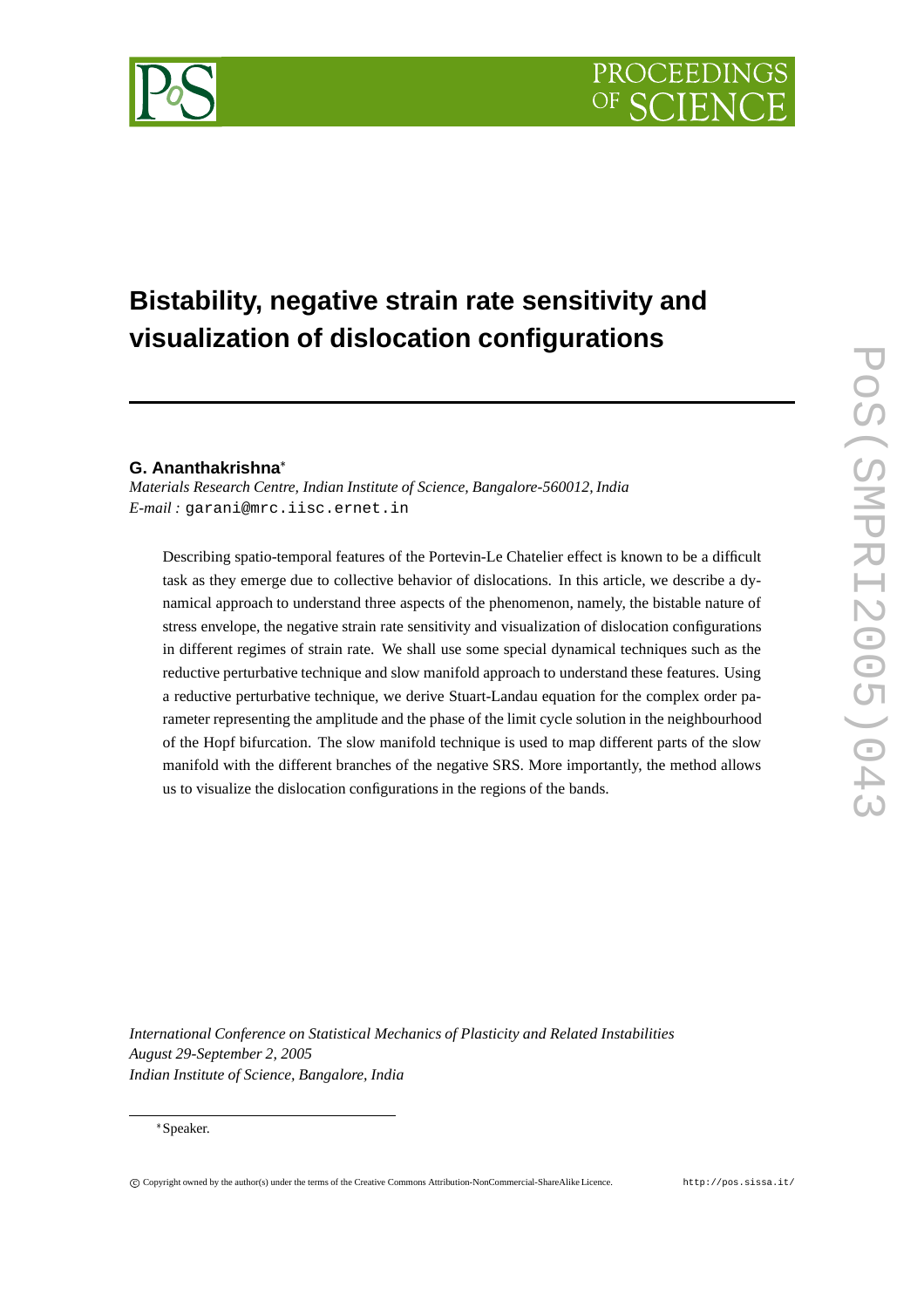# **1. INTRODUCTION**

Describing spatio-temporal features of the Portevin-Le Chatelier (PLC) effect is a particularly difficult task for a variety of reasons. First, plastic deformation is a highly dissipative irreversible nonequilibrium process. Second, these spatio-temporal structures emerge from the collective behavior of dislocations in real materials, describing pattern formation in such realistic conditions is far more difficult than those nonequilibrium condensed matter situations which are relatively simple where experimental results correspond to ideal conditions. (Of course, one is making a continuous effort to obtain ideal experimental conditions.) Third, while describing properties of individual dislocations and their interactions have been known for a long time, there is no accepted framework to describe the collective properties of dislocations. Some of these difficulties has been exposed in the efforts that have been pursued in the last three decades. One direction that the author has introduced and practiced for over two decades is to adopt nonlinear dynamical approach to understand the collective behavior of dislocations. In this article, we will focus on a few aspects of the PLC effect such as bistability, dynamical interpretation of negative strain rate sensitivity of the flow stress and visualization of dislocation configurations using slow manifold approach.

The Portevin-Le Chatelier (PLC) effect [2] refers to a kind of spatio-temporal instability observed when metallic alloys are deformed under constant strain rate confitions. The temporal instability manifests itself in the form of serrations on the stress-strain curves [1, 3]. Each stress drop is generally associated with the nucleation and often the propagation of a band of localized plastic deformation. Three types of bands have been identified. With increasing strain rate or decreasing the temperature, one first finds the type C band, identified with randomly nucleated static bands with nearly regular large characteristic stress drops. Then the type B 'hopping' bands are seen with serrations that are more irregular with amplitudes that are smaller than that for the type C. The bands formed are still localized and static in nature, but forming ahead of the previous band in a spatially correlated way giving the visual impression of a hopping propagation. Finally, one observes the continuously propagating type A bands associated with small stress drops. These different types of PLC bands are believed to represent distinct correlated states of dislocations in the bands.

Conventional explanation of the PLC effect is based on the concept of dynamic strain aging (DSA) first introduced by Cottrell [4] and later extended by others [1, 5, 7, 6]. In the Cotrell's picture, DSA refers to the interaction of mobile dislocations with the diffusing solute atoms. At low strain rates (or high temperatures) the average velocity of dislocations is low and there is sufficient time for the solute atoms to diffuse to the dislocations and pin them (called as aging). Thus, longer the dislocations are arrested, larger will be the stress required to unpin them. When these dislocations are unpinned, they move abruptly till they are arrested again. At high strain rates (or low temperatures), the time available for solute atoms to diffuse to the dislocations decreases and hence the stress required to unpin them decreases. Thus, in a range of strain rates and temperatures where these two time scales are of the same order of magnitude, the PLC instability manifests. The competition between the slow rate of pinning and sudden unpinning of the dislocations, at the macroscopic level translates into a negative strain rate sensitivity (SRS) of the flow stress as a function of strain rate which is the basic instability mechanism used in most phenomenological models [1, 3]. It may be pointed out that slow-fast dynamics and the negative flow rate characteristic is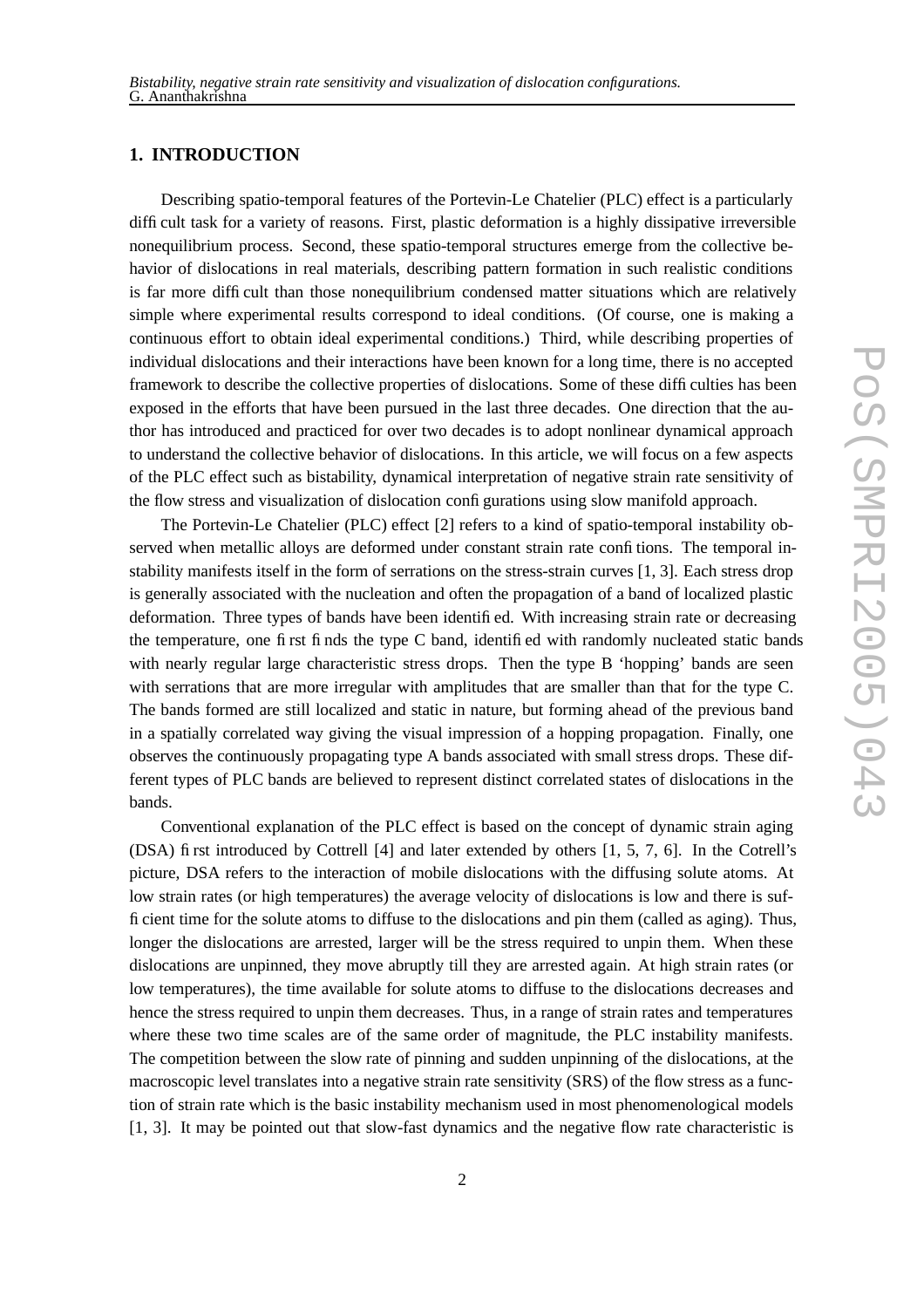common to many stick-slip systems such as frictional sliding [8], fault dynamics [9] and peeling of an adhesive tape [10].

Among pattern forming systems the PLC effect is much harder to describe as it involves both fast and slow collective modes of dislocations. This requires specific techniques of nonlinear dynamics. Further, these time scales themselves evolve as a function of strain rate and temperature which in turn leads to different types of serrations. At low strain rates, the existence of both fast time scale corresponding to stress drops and the slow time scale corresponding to the loading time scale are clearly discernable. This also means the bistable nature of stress reflected in the upper and the lower envelope of the stress values. However, at high strain rate, as internal (plastic) relaxation is not complete, a clear demarcation of time scales becomes difficult. This along with the corresponding length scales (band widths), which also evolve, points to an extremely complex underlying dynamics.

The inherent nonlinearity and the presence of multiple time scales demands the use of tools and concepts of nonlinear dynamics for a proper understanding of this phenomenon. The first dynamical approach was undertaken in early 80s by Ananthakrishna and coworkers [11], which by its very nature affords a natural basis for the description of time dependent aspects of the PLC effect. Further, it also allows for explicit inclusion and interplay of different time scales inherent in the dynamics of dislocations [11]. Despite the simplicity of the model, many generic features of the PLC effect such as the existence of a window of strain rates and temperatures within which it occurs, etc., were correctly reproduced. More importantly, the *negative SRS was shown to emerge naturally* in the model, as a result of nonlinear interaction of the participating defects [11, 12].

Due to the dynamical nature of the model, one prediction that is unique to this model is the existence of the chaotic stress drops in a certain range of temperatures and strain rates [13]. This triggered a series of experiments to verify this prediction. The method followed was to analyze the stress-time series [14, 15] using dynamical methods [16, 17]. Apart from confirming the chaotic nature of stress drops in a window of strain rates, these attempts have shown that a wealth of dynamical information can be extracted from the stress-time series obtained during the PLC effect [14, 15]. Indeed, the number of degrees of freedom estimated from the experimental time series turn out to be same as in the model offering justification for ignoring spatial degrees of freedom in the early investigations. Subsequent efforts to extend this analysis to the time series obtained over a range of strain rates showed *an intriguing crossover from a chaotic state at low and medium strain rates to a power law state at high strain rates* [18, 19]. As the crossover is observed in both single and polycrystals, it appears to be insensitive to the microstructure. However, at a fundamental level, chaotic state is dynamically distinct from the power law state. The former involves a small number of degrees of freedom characterized by the self-similarity of the attractor and sensitivity to initial conditions [17] while latter is an infinite dimensional state reminiscent of self-organized criticality (SOC) [20, 21]. Due to this basic difference in the nature of the dynamics, most systems exhibit either of these states. More importantly, these studies also demonstrate that the nature of the dynamics in a given strain rate regime is correlated with the nature of band type. The chaotic state has been identified with the type B bands and the scaling regime at high strain rate with the propagating type A bands [19]. The similarity between the transition from the static type B to the propagative type A bands with the Anderson's transition in condensed matter physics has been pointed out. Indeed, recently the spatio-temporal features of the PLC effect have attracted attention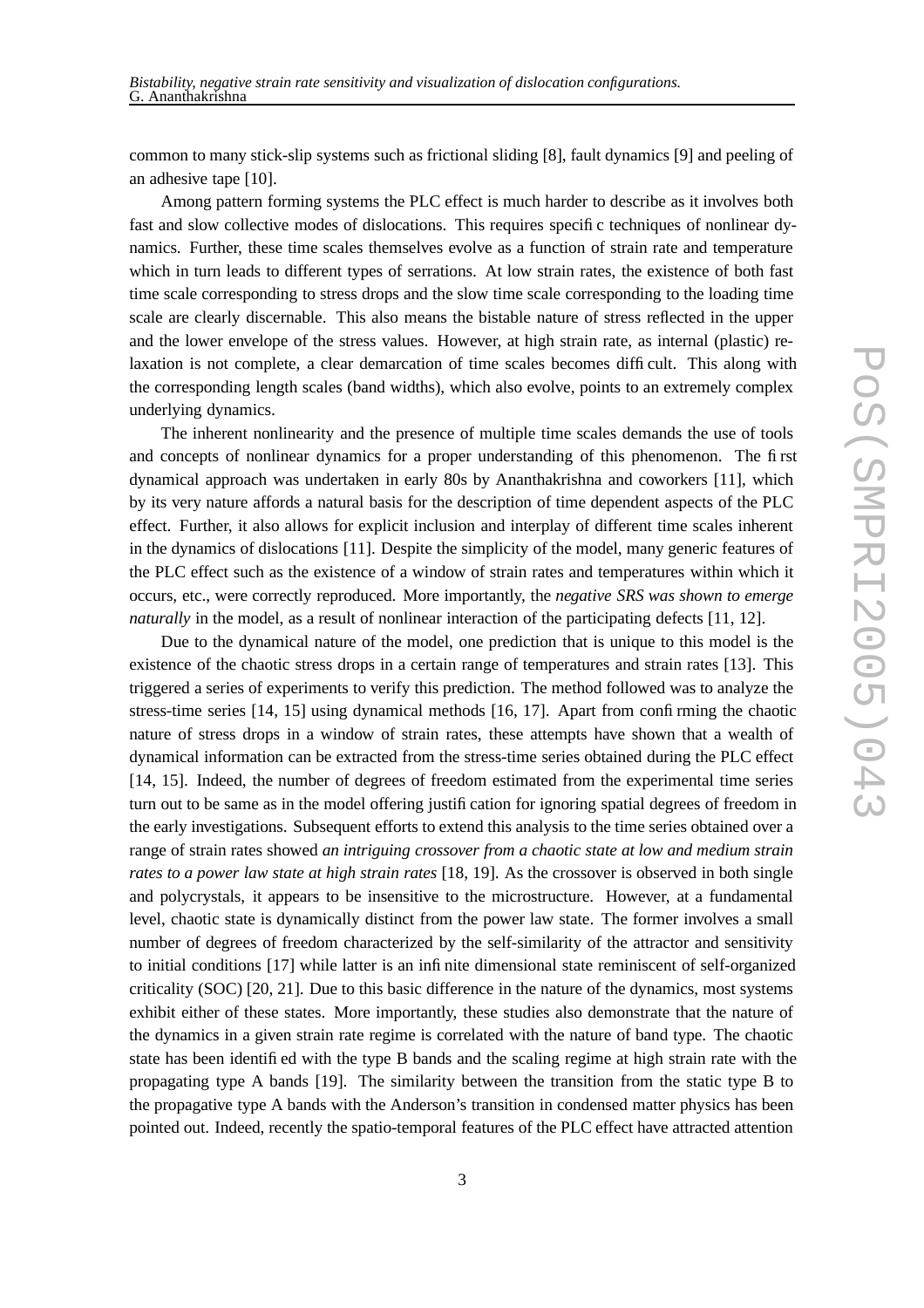from physicists also [22]. Thus, it appears that the PLC effect is a storehouse of many paradigms in condensed matter physics.

The extension of the model to include spatial degrees of freedom has demonstrated that the above mentioned crossover detected in the analysis of experimental time series can be explained fully [23]. Further, the model exhibits the three types of bands as well. More importantly, a specific methodology used in understanding the crossover, namely the slow manifold approach helps to visualize dislocation configurations in the different band regimes of strain rates.

In this paper, we shall review three different aspects of the PLC effect within the scope of the Ananthakrishna's model (AK model for short). First the derivation of Stuart - Landau equation for the amplitude of serrations in the neighborhood of Hopf bifurcation to demonstrate the bistable nature of the stress. The second, we provide a dynamical interpretation of the negative strain rate sensitivity of the flow stress based on the structure of the slow manifold. Finally, using the same approach we show that visualization of dislocation configurations in the type C, B and A band regimes is possible.

Section II, briefly introduces the dynamical model and its extension to include spatial degrees of freedom. Section III contains the numerical procedure used. In Section IV, we introduce the background material used for the study. Section V introduces the reductive perturbative approach and applies it to the model to obtain Ginzberg-Landau type of equation for the amplitude of the serrations. Section VI deals with a dynamical interpretation of the negative strain rate sensitivity (SRS) of the flow stress. Section V contains the slow manifold method of visual realization of dislocation configurations. We conclude the paper with a few general comments.

# **2. THE ANANTHAKRSHANA's MODEL**

In the dynamical model due to Ananthakrishna and coworkers [11], the well separated time scales mentioned in the DSA are mimicked by three types of dislocations, namely, the fast mobile, immobile and the 'decorated' Cottrell type dislocations. The basic idea of the model is that all the qualitative features of the PLC effect emerge from the nonlinear interaction of these few dislocation populations, assumed to represent the collective degrees of freedom of the system. As the model has been studied in detail [24, 25, 26], following the notation in Ref. [12], we shall briefly outline the model in the scaled variables. The model consists of densities of mobile, immobile, and Cottrell's type dislocations denoted by  $\rho_m(x,t)$ ,  $\rho_{im}(x,t)$  and  $\rho_c(x,t)$  respectively, in the scaled form. The evolution equations are:

$$
\frac{\partial \rho_m}{\partial t} = -b_0 \rho_m^2 - \rho_m \rho_{im} + \rho_{im} - a \rho_m + \phi_{eff}^m \rho_m + \frac{D}{\rho_{im}} \frac{\partial^2 (\phi_{eff}^m(x) \rho_m)}{\partial x^2}, \tag{2.1}
$$

$$
\frac{\partial \rho_{im}}{\partial t} = b_0 (b_0 \rho_m^2 - \rho_m \rho_{im} - \rho_{im} + a \rho_c), \qquad (2.2)
$$

$$
\frac{\partial \rho_c}{\partial t} = c(\rho_m - \rho_c). \tag{2.3}
$$

The model includes the following dislocation mechanisms: immobilization of two mobile dislocations due to the formation of locks  $(b_0 \rho_m^2)$ , the annihilation of a mobile dislocation with an immobile one  $(\rho_m \rho_{im})$ , the remobilization of the immobile dislocation due to stress or thermal activation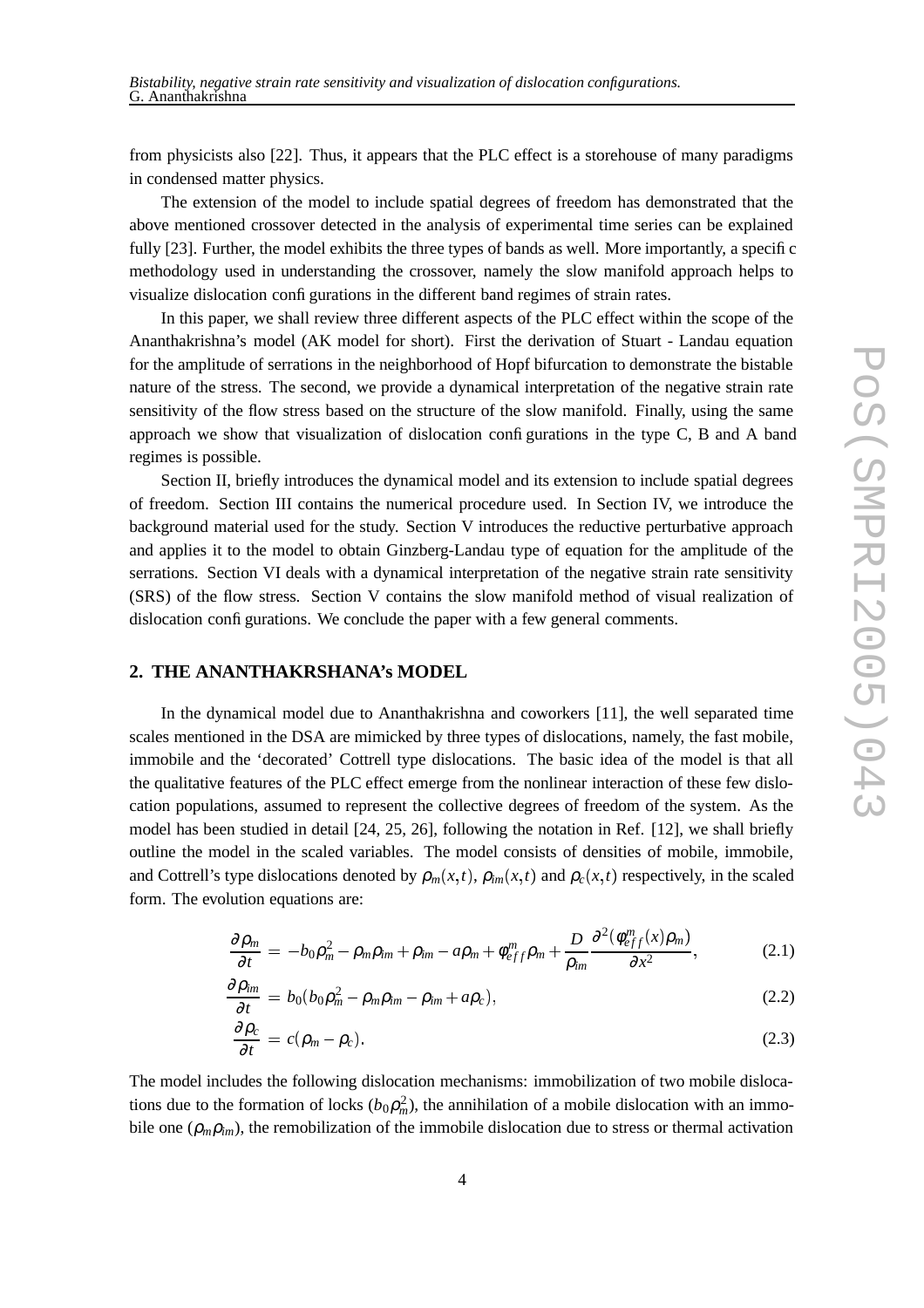$(\rho_{im})$ . It also includes the immobilization of mobile dislocations due to solute atoms  $(a\rho_m)$ . Once a mobile dislocation starts acquiring solute atoms we regard it as the Cottrell's type dislocation <sup>ρ</sup>*c*. As they progressively acquire more solute atoms, they eventually stop, then they are considered as immobile dislocations  $\rho_{im}$ . Alternately, the aggregation of solute atoms can be regarded as the definition of  $\rho$ , ie.,  $\rho_c = \int_{-\infty}^{t} dt' \rho_m(t')$ of simplicity, this kernel is modeled through a single time scale,  $K(t) = e^{-ct}$ . The convoluted na- $\int_{-\infty}^{t} dt' \rho_m(t') K(t-t')$ , where  $K(t)$  is an appropriate kernel. For the sake ture of the integral physically implies that the mobile dislocations to which solute atoms aggregate earlier will be aged more than those which acquire solute atoms later (see ref. [12]). The fifth term in Eqn.(1) represents the rate of multiplication of dislocations due to cross-slip. This depends on the velocity of the mobile dislocations taken to be  $V_m(\phi) = \phi_{eff}^m$ , where  $\phi_{eff} = (\phi - h \rho_{im}^{1/2})$  is the scaled effective stress, φ the scaled stress, *m* the velocity exponent and *h* a work hardening  $\binom{1/2}{im}$  is parameter.

The nature of the spatial coupling in the PLC effect has been a matter of much debate [1]. Several mechanisms have been suggested as a source of spatial coupling [1]. Within the scope of our model, cross-slip is a natural source of spatial coupling, as dislocations generated due to cross slip at a point spread over to the neighboring elements. It is this that gives rise to the last term in Eq. 2.1 [23]. Note the factor  $\rho_{im}^{-1}$  which models the fact that cross-slip spreads only into regions of minimum back stress. Finally, *a*, *b*<sup>0</sup> and *c* are the scaled rate constants referring, respectively, to the concentration of solute atoms slowing down the mobile dislocations, the thermal and athermal reactivation of immobile dislocations, and the rate at which the solute atoms are gathering around the mobile dislocations. These equations are coupled to the machine equation

$$
\frac{d\phi(t)}{dt} = d\left[\dot{\varepsilon} - \frac{1}{l} \int_0^l \rho_m(x, t) \phi_{eff}^m(x, t) dx\right],\tag{2.4}
$$

where  $\dot{\varepsilon}$  is the scaled applied strain rate, *d* the scaled effective modulus of the machine and the sample, and *l* the dimensionless length of the sample. (We reserve  $\dot{\epsilon}_a$  for the unscaled strain rate.) We also note here that there is a feed back mechanism between the machine equation Eq. 2.4 and Eq.2.1.

# **3. NUMERICAL SOLUTION OF THE MODEL**

We first note that the spatial dependence of  $\rho_m$  and  $\rho_c$  arises only through that of  $\rho_m$ . We solve the above set of equations by discretizing the specimen length into *N* equal parts. Then,  $\rho_m(j,t)$ ,  $\rho_{im}(j,t)$ ,  $\rho_{c}(j,t)$ ,  $j = 1,...,N$ , and  $\phi(t)$  are solved. The widely differing time scales [12, 27, 28] calls for appropriate care in the numerical solutions. The initial values of the dislocation densities are so chosen that they mimic the values in real samples. As for the boundary conditions, we note that the sample is strained at the grips. This means that there is a high density of immobile dislocations at the ends of the sample. We simulate this by employing two orders of magnitude higher values for  $\rho_{im}(j,t)$  at the end points  $j = 1$ , and N than the rest of the sample. Further, as bands cannot propagate into the grips, we use  $\rho_m(j,t) = \rho_c(j,t) = 0$  at  $j = 1$  and N.

 As in the original model without spatial degrees of freedom, the PLC state is reached through a Hopf bifurcation and is terminated by a reverse Hopf bifurcation (with the other parameters kept in the instability domain). The number of complex conjugate roots are 2N, the negative ones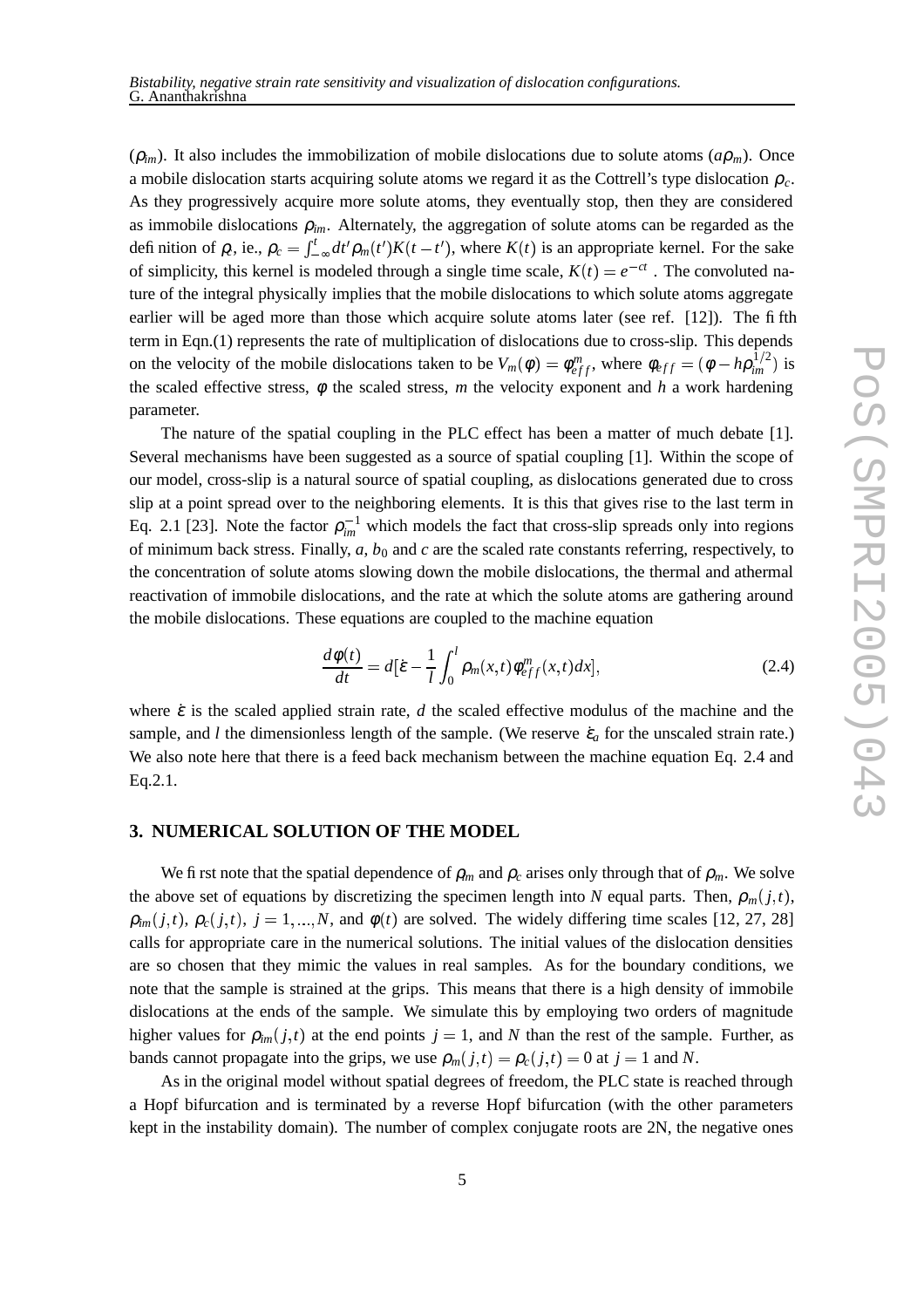are N and one zero exponent. The boundary of  $\dot{\varepsilon}$  is approximately in the range 10 to 1000 for  $a = 0.8, b_0 = 0.0005, c = 0.08, d = 0.00006, m = 3.0, h = 0$  with  $D = 0.5$ , beyond which a uniform steady state exits.

## **4. Subspaces of slow and fast time scales**

As stated earlier, a proper description of the PLC effect requires a description of both the slow and fast time scales which in turn requires special techniques in nonlinear dynamics. These two time scales are transparent in the model equations where Eq. (2.1) represents a fast dynamics compared to the rest ( both Eq. (2.2) and (2.4) are slow while (2.3) falls in between). Such a system can be studied by eliminating the fast variable thereby allowing a reduction in the dimensionality of the system [29]. To illustrate this consider

$$
\mu \dot{x} = f(x, y, \mu), \tag{4.1}
$$

$$
\dot{y} = g(x, y, \mu),\tag{4.2}
$$

where  $\mu$  is small parameter and  $x \in \mathbb{R}^p$  and  $y \in \mathbb{R}^q$ . The main feature of such systems is that *x* evolves much faster than *y* unless  $f(x, y, \mu)$  is small. In the vicinity of the slow manifold defined by  $f(x, y, \mu) = 0$ , the dynamics is characterized by the evolution of the slow variable *y*. Thus, there is a reduction in the dimensionality of the system. On the other hand, if one is interested in the fast sub-system, using a scaled time  $\tau = t/\mu$ , we get the corresponding fast variable x defined by Eq. 4.1 where the slow variables *y* act as parameters (obtained from Eq. 4). This subspace is clearly the complimentary subspace of the slow manifold. We shall use these the subspace spanned by the slow modes for the visualization of dislocation configurations and the complimentary subspace of fast variable to obtain the band velocity at high strain rates respectively [23].

# **5. REDUCTIVE PERTURBATIVE APPROACH**

As mentioned in the introduction, in the regime of low strain rates (type C), two distinct levels of stress are discernable that correspond to the top and bottom of serrations. We first attempt to understand the origin of this bistability in this model as no input of negative SRS feature has been incorporated. We shall shown that this arises due to Hopf bifurcation of the system of equations. For the sake of simplicity, we consider the creep case where the scaled stress is held constant and ignore the spatial inhomogeneous deformation.

We begin with a brief outline the reductive perturbative approach to problems of formation of new states of order in far-from-equilibrium situations. Transitions occurring in these systems are quite analogous to equilibrium phase transitions. The general idea is to construct a "potentiallike function" for the "order-parameter"-like variable in the neighborhood of the critical value of the drive parameter. This would permit the use of the methods developed in equilibrium phase transition for further analysis. Below the point of Hopf bifurcation of the system where the fixed point is still stable, a pair of complex conjugate eigenvalues with real negative parts and another real negative eigenvalue exist for the linearized system of equations around the steady state. As we approach the critical bifurcation value from below, the real part of the pair of complex conjugate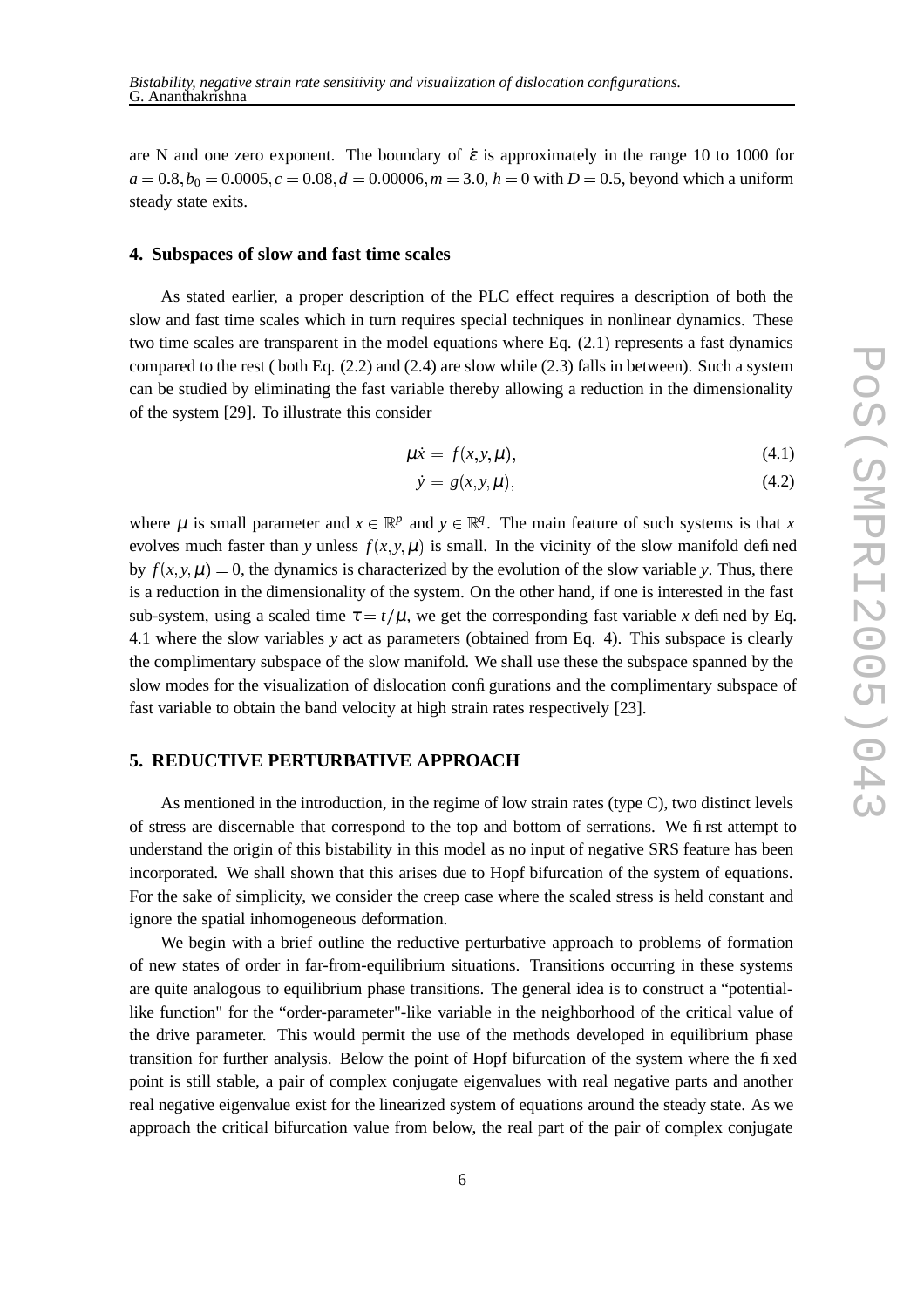eigenvalues approaches zero from the negative side, and hence the corresponding eigendirections have a slow time scale. As we increase the drive parameter further, the real parts of the complex conjugate eigen values become positive and this region of the drive parameter is unstable. Thus, *while the two eigenvectors corresponding to the pair of complex conjugate eigenvalues are slow modes, the eigenvector corresponding to the real negative eigenvalue is a fast (and decaying) mode*. For this reason, the slow modes determine the formation of new states of order. *The reductive perturbative method is a method where the slow enslaving dynamics is extracted in a systematic way* [30, 31, 32, 33, 34, 35, 36]. The method involves first finding the critical eigenvectors corresponding to the bifurcation point and expressing the general solution as a linear combination of these vectors. The effect of the nonlinearity is handled progressively using the multiple-scale method. The equation governing the complex order parameter takes the form of the Stuart-Landau equation, and corresponds to the time-dependent Ginzburg-Landau equation for a homogeneous medium. On the other hand, the asymptotic solution, which is a limit cycle, collapses to the subspace spanned by the slow modes with no trace of the fast mode. There are number of equivalent methods including reduction to the center manifold [35, 37, 38].

We first scale out the stress variable by defining  $\tau = \phi^n t$  and redefine  $y = \rho_m / \phi^m$ ,  $x = \rho_m$  $z = \rho_c$ , and all the parameters *a*, *b*<sub>0</sub> and *c* in the following are scaled by  $\phi^m$ . The equations for the mobile, immobile and Cottrel type dislocations are

$$
\dot{x} = (1 - a)x - b_0 x^2 - xy + y,\tag{5.1}
$$

$$
\dot{y} = b_0(b_0x^2 - xy + az - y),\tag{5.2}
$$

$$
\dot{z} = c(x - z),\tag{5.3}
$$

In terms of new variables which are deviations from the fixed point  $(x_a, y_a, z_a)$ , namely  $X = x_a$  $x_a$ ,  $Y = y - y_a$ , and  $Z = z - z_a$ , Eqs (5.1-5.3) take the form

$$
\dot{X} = -(\alpha X + \chi Y + b_0 X^2 + XY), \tag{5.4}
$$

$$
\dot{Y} = -b_0(\Gamma X + \delta Y - aZ - b_0X^2 + XY),\tag{5.5}
$$

$$
\dot{Z} = c(X - Z),\tag{5.6}
$$

where

$$
\alpha = a + 2b_0x_a + y_a - 1, \quad \chi = x_a - 1,
$$
  

$$
\Gamma = y_a - 2b_0x_a, \quad \delta = x_a + 1.
$$
  
(5.7)

Equations  $(5.4)$ – $(5.6)$  will be solved using reductive perturbative method. Writing these equations as a matrix equation where the nonlinear part appears separately from the linear part, we obtain

$$
\frac{d\vec{R}}{d\tau} = \mathbf{L}\vec{R} + \vec{N},\tag{5.8}
$$

where

$$
\vec{R} = \begin{pmatrix} X \\ Y \\ Z \end{pmatrix},\tag{5.9}
$$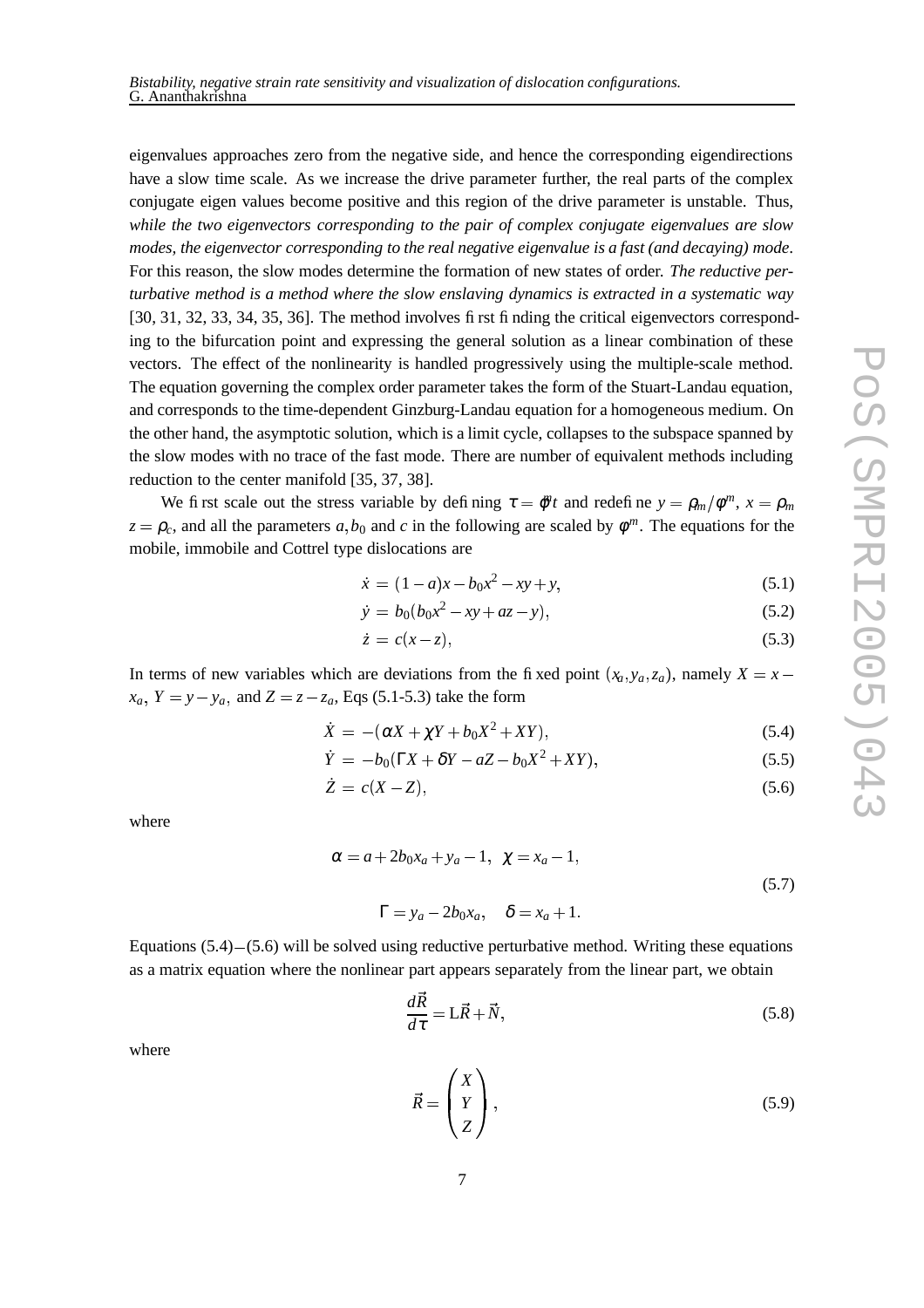

**Figure 1:** The instability region in the  $a$ ,  $b_0$  abd  $c$  parameter space. It is bounded by three surfaces, namely, the  $c_0$  surface shown by a series of curved lines, and  $c = 0$  plane and  $b_0 = 0$  plane.

$$
\mathbf{L} = \begin{pmatrix} -\alpha & -\chi & 0 \\ -b_0 \Gamma & -b_0 \delta & ab_0 \\ c & 0 & -c \end{pmatrix},
$$
 (5.10)

and the nonlinear part  $\vec{N}$  is given by

$$
\vec{N} = \begin{pmatrix} -b_0 X^2 - XY \\ b_0 (b_0 X^2 - XY) \\ 0 \end{pmatrix}.
$$
 (5.11)

As we are interested in series expansion around the point of Hopf bifurcation, we consider the stability of the fixed point as a function of the parameter *c*. This is done by finding the value of  $c = c_0$  at which the real part of the complex eigen value of the stability of the matrix **L** vanishes.

Since *c* is non-negative, we obtain a unique  $c_0$  for the allowed pair of *a* and  $b_0$  values within the instability. Figure 1 shows a three-dimensional plot of the instability region involving all the three parameters of the model.

To obtain an approximate analytical solution of Eq. (5.8), we follow a reductive perturbative approach similar to that used in Refs. [33] and [34]. We choose  $c = c_0(1 - \varepsilon)$  with  $0 < \varepsilon \ll 1$ , and write the matrix **L** as a sum of two matrices,  $L = L_0 + \varepsilon L_1$ , where  $L_0$  is the matrix **L** evaluated for  $c = c_0$ , and

$$
\mathbf{L_1} \equiv \begin{pmatrix} 0 & 0 & 0 \\ 0 & 0 & 0 \\ -c_0 & 0 & c_0 \end{pmatrix} . \tag{5.12}
$$

The eigenvalues of **L<sup>0</sup>** are

$$
\lambda_{1,-1} = \pm i\omega \text{ and } \lambda_0 = T,\tag{5.13}
$$

where  $\omega^2 = P$ , where P and T are sum of the eigen values, and sum of the product of the pairs of eigen values evaluated at  $c = c_0$ . Taking the solution for  $\vec{R}$  as a growth out of the critical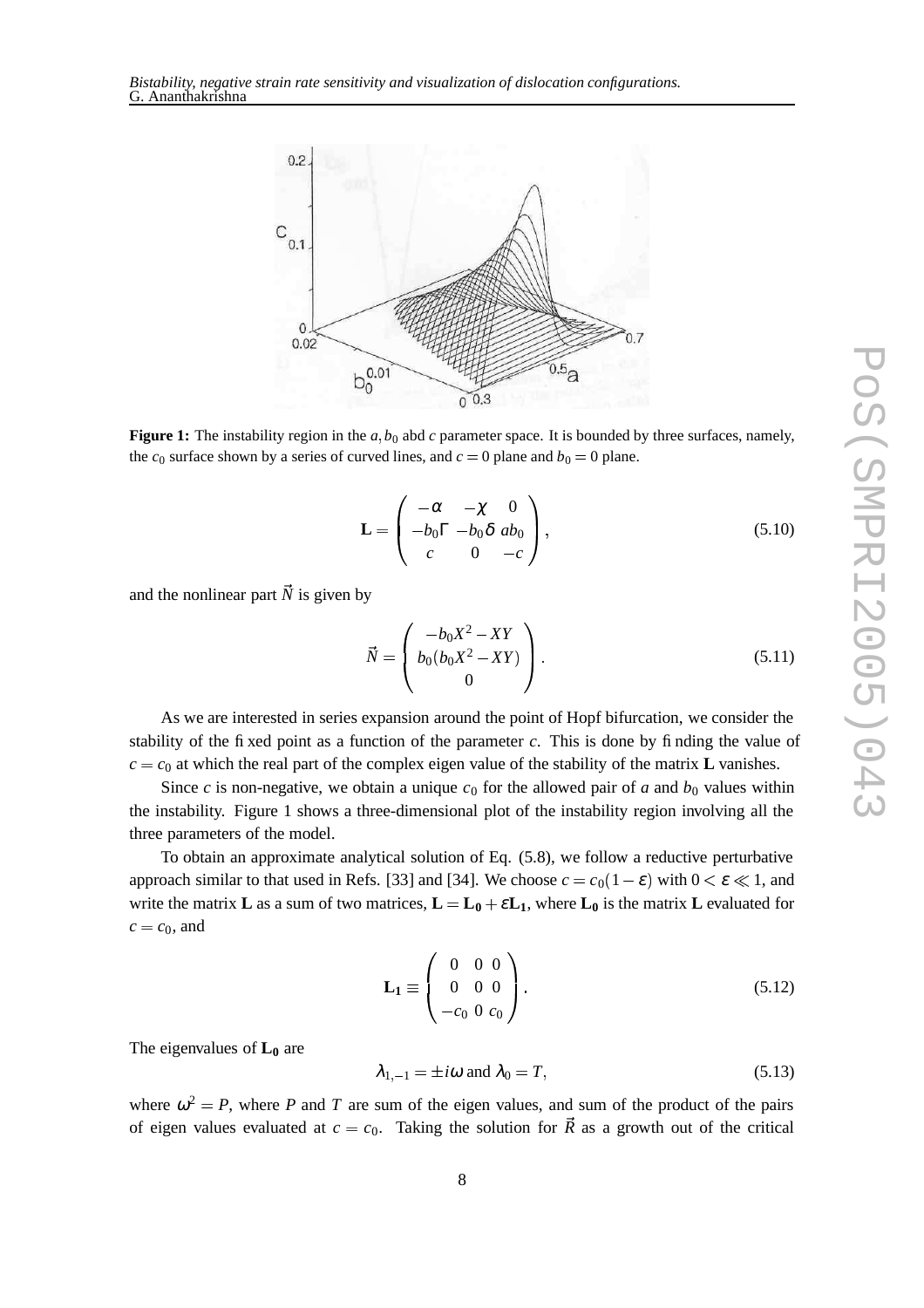

**Figure 2:** A plot of the bifurcation diagram of in the  $a - b_0$  plane. The instability region is bounded by nearly parabolic curve and  $b_0 = 0$  line. The unshaded (shaded) region is the supercritical (subcritcal) bifurcation. The light and dark shaded regions refer to the regions where the quintic and septic amplitude equations hold.

eigenmodes, we express it as a linear combination of these eigenmodes:

$$
\vec{R}(\tau) = \Psi e^{i\omega \tau} \vec{r}_1 + \Psi_0 e^{\lambda_0 \tau} \vec{r}_0 + \Psi^* e^{-i\omega \tau} \vec{r}_1^* = \sum_{j=1}^{-1} \Psi_j e^{\lambda_j \tau} \vec{r}_j
$$
(5.14)

where  $\vec{r}_j$ 's are right eigenvectors defined by  $\mathbf{L}_0 \vec{r}_j = \lambda_j \vec{r}_j$  with  $\vec{r}_{-1} = \vec{r}_1^*$ . We also introduce left eigenvectors,  $\vec{s}_j^T$ , defined by  $\vec{s}_j^T$ **L**<sub>0</sub> =  $\lambda_j \vec{s}_j^T$ , where *T* stands for the transpose. Substituting this expression for *R* in the matrix equation, Eq.(5.8), and multiplying both sides of the equation by one of the left eigenvectors, we obtain an equation governing the corresponding amplitude:

$$
e^{\lambda_j \tau} \frac{d\Psi_j}{d\tau} = \varepsilon \sum_k \mu_{jk} \Psi_k e^{\lambda_k \tau} + \sum_{l,m,m \leq l} g_{jlm} \Psi_l \Psi_m e^{(\lambda_l + \lambda_m) \tau}.
$$
 (5.15)

Expressions for the coefficients  $\mu_{jk}$  and  $g_{jlm}$  are given in Ref. [24].

We express  $\Psi_j$  as a power series expansion in  $\varepsilon^{1/2}$ :

$$
\Psi_j = \varepsilon^{1/2} \psi_j^{(1)} + \varepsilon \psi_j^{(2)} + \varepsilon^{3/2} \psi_j^{(3)} + \cdots,
$$
 (5.16)

and introduce multiple time scales such that

$$
\frac{d}{d\tau} = \frac{\partial}{\partial \tau} + \varepsilon \frac{\partial}{\partial \tau_1} + \varepsilon^2 \frac{\partial}{\partial \tau_2} + \cdots,
$$
\n(5.17)

where  $\tau_1 = \varepsilon \tau$ ,  $\tau_2 = \varepsilon^2 \tau$ , ... Substituting these expressions for  $\Psi_j$  and  $d/d\tau$  into the equation for the amplitudes, Eq.(5.15), we successively solve by equating terms of the same order in powers of  $\varepsilon$ . First, terms of  $\mathscr{O}(\varepsilon^{1/2})$  give

$$
\frac{\partial \psi_j^{(1)}}{\partial \tau} = 0,\tag{5.18}
$$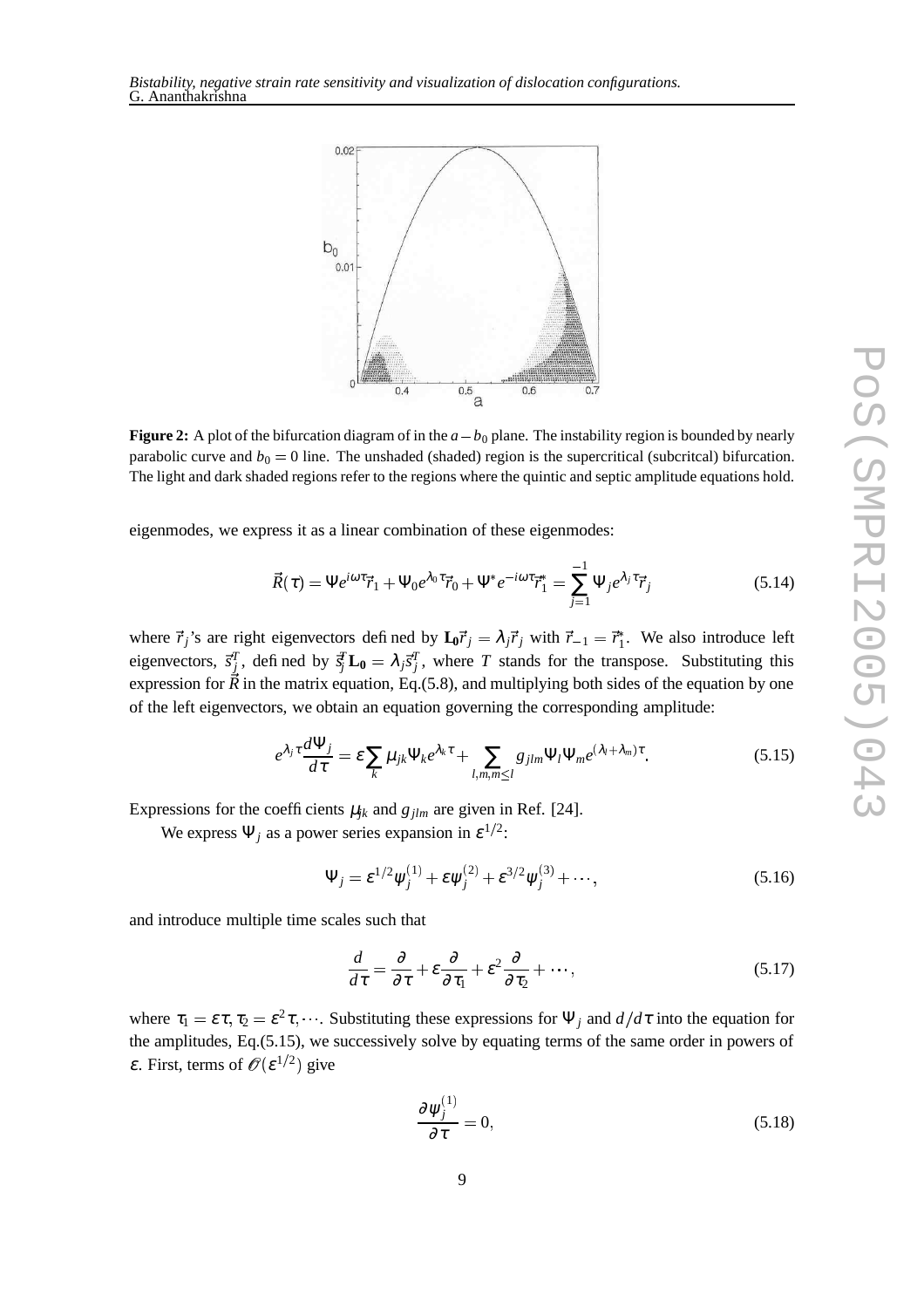implying that  $\psi_i^{(1)}$  is  $\zeta$  $j_j^{(1)}$  is constant in the time scale of  $\tau$ .  $\mathscr{O}(\varepsilon)$  terms give the  $(\varepsilon)$  terms give the equation

$$
\frac{\partial \psi_j^{(2)}}{\partial \tau} = \sum_{k,l,l \le k} g_{jkl} \psi_k^{(1)} \psi_l^{(1)} e^{(\lambda_k + \lambda_l - \lambda_j)\tau}, \tag{5.19}
$$

which, upon integration, gives

 $\mathbf{r}$  and  $\mathbf{r}$ 

 $\cdots$ 

$$
\psi_j^{(2)} e^{\lambda_j \tau} = \sum_{k,l,l \le k} h_{jkl} \psi_k^{(1)} \psi_l^{(1)} e^{(\lambda_k + \lambda_l) \tau}, \tag{5.20}
$$

where  $h_{jkl} = g_{jkl}/(\lambda_k + \lambda_l - \lambda_j)$ .  $\mathcal{O}(\varepsilon^{3/2})$  terms give  $(\varepsilon^{3/2})$  terms give the equation

 $\cdots$ 

 $\mathbf{z}$  and  $\mathbf{z}$ 

$$
\frac{\partial \psi_j^{(3)}}{\partial \tau} + \frac{\partial \psi_j^{(1)}}{\partial \tau_1} = \sum_k \mu_{jk} \psi_k^{(1)} e^{(\lambda_k - \lambda_j)\tau} + \sum_{k,l,l \le k} g_{jkl} (\psi_k^{(1)} \psi_l^{(2)} + \psi_k^{(2)} \psi_l^{(1)}) e^{(\lambda_k + \lambda_l - \lambda_j)\tau}, \quad (5.21)
$$

where  $g_{jkl}$  have been given in Ref. [24]. Using the compatibility condition, we match terms that are varying on a slow time scale found on both sides of the equality, and extract the slow dynamics

$$
\frac{\partial \psi_j^{(1)}}{\partial \tau_1} = \mu_{jj} \psi_j^{(1)} + \eta_j |\psi_1^{(1)}|^2 \psi_j^{(1)}.
$$
\n(5.22)

An expression for  $\eta_j$  is given in [24]. (The subscript j=1 is left out from  $\Psi_1$  for the sake of brevity.) To  $\mathscr{O}(\varepsilon^{1/2})$ ,  $\Psi = \varepsilon^{1/2}$  $(\varepsilon^{1/2})$ ,  $\Psi = \varepsilon^{1/2} \psi^{(1)}$  and, thus, Eq.(5.15) takes the form of a *cubic* Stuart-Landau equation:

$$
\frac{d\Psi}{d\tau} = \varepsilon \mu \Psi + \eta |\Psi|^2 \Psi.
$$
\n(5.23)

Note that  $\mu$  and  $\eta$  are complex coefficients. Ψ is the complex order parameter given by Ψ =  $|\Psi|e^{i\Omega\tau}$ . Both the amplitude and the frequency  $\Omega$  are easily determined.

This solution exists provided  $\eta$  is negative since  $\mu$  is positive.  $\eta$  is found to be negative over a major part of the instability region in the  $b_0$ -*a* plane, as shown in Fig. 2 (the unshaded region). In this case, since the amplitude of the order parameter grows continuously in proportion to  $\varepsilon^{1/2}$ , the transition is continuous (a second-order-type transition) corresponding to supercritical bifurcation. However, there is a relatively small portion of the instability region, shown in the same figure in different shades, where  $\eta$  is found to be positive implying that the transition is discontinuous corresponding to supercritical bifurcation. In this regime, one has to go to quintic or even higher orders in the amplitude equation to obtain an expression for the order parameter. In fact order parameter equation upto septic order has been derived [24] that covers the whole parameter space (Fig. 2). The solutions obtained from the above equations agree well with the numerical solution obtained by solving Eqs. (5.1-5.3). (See for details Ref.[24].)

The above analysis shows that the bistable nature of amplitudes of various densities arises due to the forward Hopf bifurcation. In the parameter space of  $a-b<sub>0</sub>$  (see Fig. 2), large regions correspond to supercritical bifurcation where the amplitude grows smoothly. However, for low values of  $b_0$ , there is region of *a* values for which the bifurcation is subcritical. For such parameter values, the bistable nature of densities are abrupt across the transition. It is this region that would be relevant to experimental situation. One more comment that may be useful to the dislocation community. The present exercise shows that a 'free energy like potential' function can be derived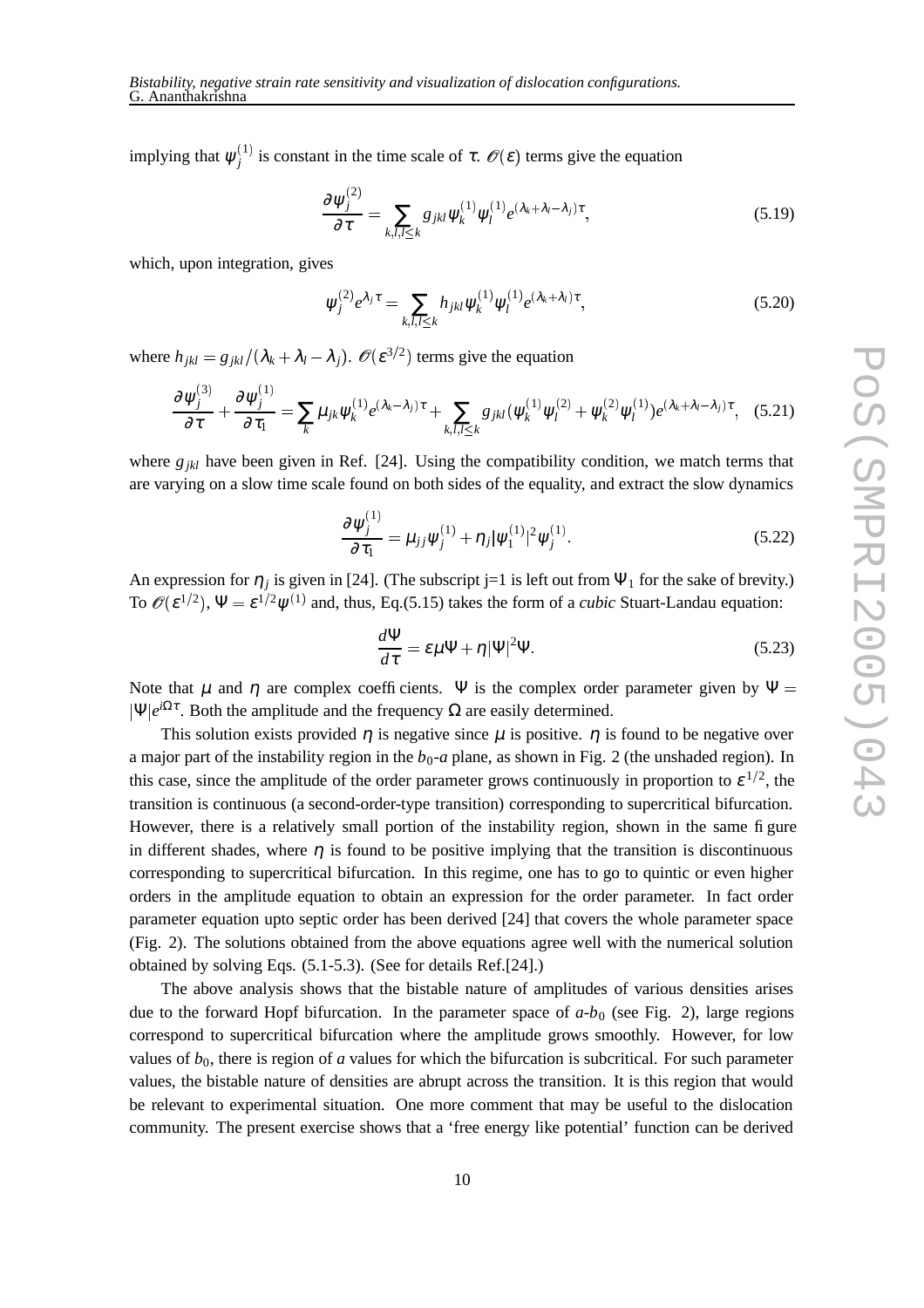in the neighborhood of the bifurcation point. However, as the derivation is valid only in the vicinity of bifurcation point, the nature of solution obtained from this analysis cannot be pushed deep into the limit of instability. Finally, in principle, a similar analysis can be carried out for the full set of four variables with applied strain rate as the drive parameter. However, it is clear that the present analysis already shows that there would be stress drops due to bistable nature of the densities.

# **6. NEGATIVE STRAIN RATE SENSITIVITY**

As mentioned in the introduction, the collective pinning and unpinning of dislocations leads to the negative strain rate behavior of the flow stress. The fact that the negative SRS branch cannot be measured in a strict sense is recognized, but the presence of this branch clearly shows up in the dynamics of the PLC effect. Even so, early formulations and the way experimental measurements have been carried out has given rise to considerable confusion. Here we discuss briefly the concept of negative SRS and working methods adopted in the literature, and also provide a dynamical interpretation of negative SRS wherein a clear connection will be established with the slow manifold of the AK model.

Penning [7] was the first to recognise the necessity of negative SRS in the PLC effect. Theories of dynamic strain aging assume that the interaction of dislocations with solute atoms when averaged over the specimen dimensions can be represented by a constitutive relation connecting stress, strain, and strain rate which is conventionally written as [7]

$$
\sigma = h\varepsilon + F(\dot{\varepsilon}).\tag{6.1}
$$

The basic assumption inherent in Eq. (6.1) is that stress can be split into a sum of two functions, one of which is a function of  $\varepsilon$  alone and the other function of  $\varepsilon$  alone. Then, the SRS is defined as

$$
\mathcal{S} = \frac{\partial \sigma}{\partial ln \dot{\epsilon}} \Big|_{\epsilon} = \dot{\epsilon} \frac{d\sigma}{d\dot{\epsilon}} \tag{6.2}
$$

Clearly, this definition uses  $\varepsilon$ ,  $\sigma$  and  $\varepsilon$  as a state variables even though these variables are history dependent. At a working level, however, strain is fixed at a small nominal value and the flow stress at that value is used to obtain the SRS [39].

To begin with, we recall how the negative SRS is 'measured' in experiments on the PLC effect. There are a few attempts to 'measure' the unstable branch as a function of the strain rate [39], even though there is a full recognition of the limitations of such a measurement. Here we describe the procedure adopted by Kubin's group [40]. Following the decomposition of Pennings, the strain is fixed at  $\varepsilon = 8 \times 10^{-2}$  and the mean of the upper stress values of the serrations is taken to represent the unstable branch. (See for more details in Ref. [40].) A plot of the flow stress as a function of the strain rate is shown in Fig. 3b. The alloy used is  $Al - 5\%Mg$  tested at 300 K. Note the logarithmic scale along the x-axis.

Our approach is based on the relaxation oscillations inherent to the dynamics of the PLC effect. In this picture one concludes the existence of the unstable branch on the basis of strain bursts, but one never records any points in this region. This is suitable point of view for our study as we will use a method that provides a formal basis for the relaxation oscillations arising in the model.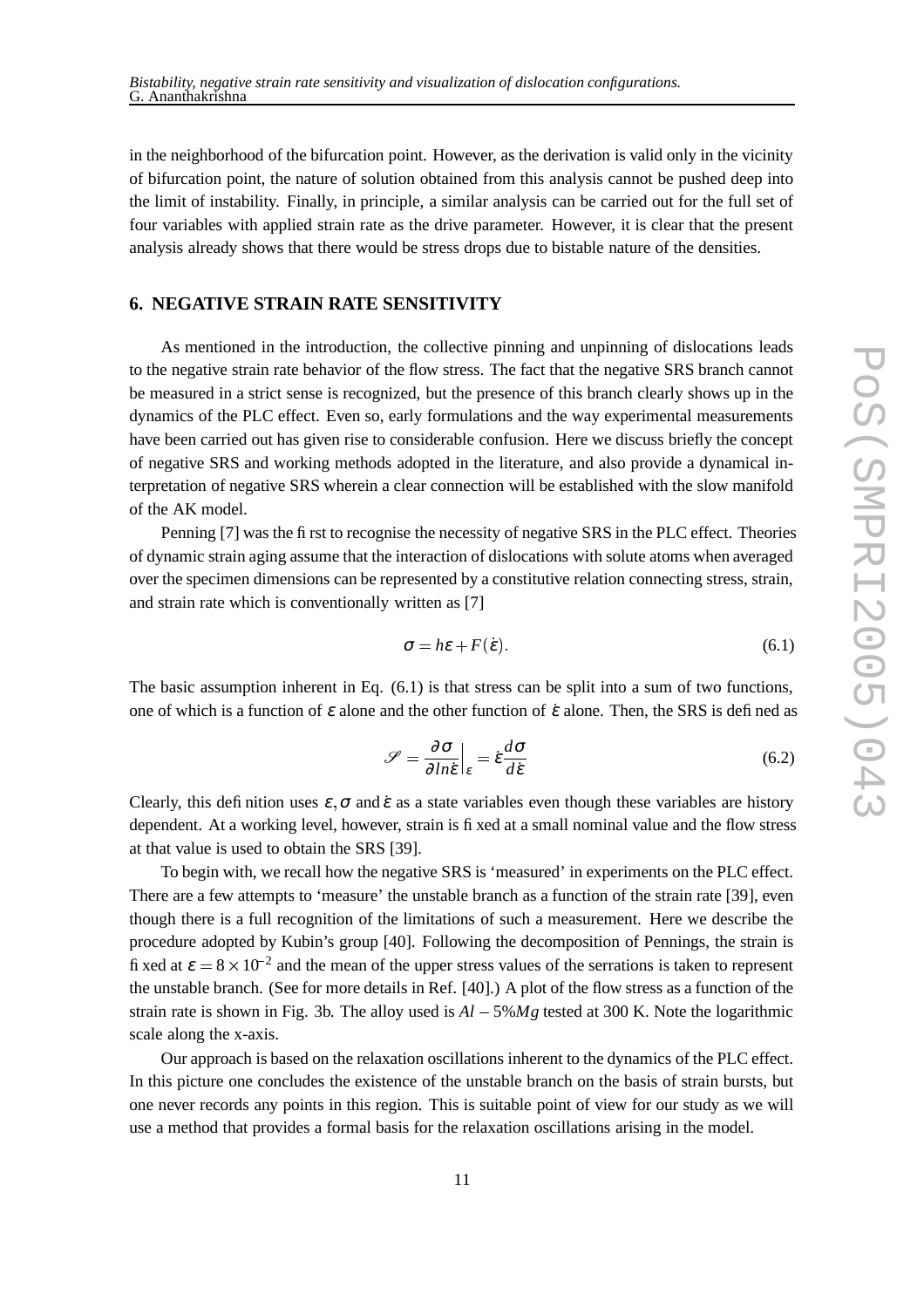

**Figure 3:** (a) A schematic plot of the flow stress *vs* strain rate in case of the PLC. (b) The flow stress at strain  $\varepsilon = 8 \times 10^{-2}$  for  $Al - 5\%Mg$  tested at 300 K under constant strain rate [40].

#### **6.1 Slow Manifold Analysis**

Within the scope of the AK model, while the negative SRS was numerically determined quite early [13], analytical approach was provided by Rajesh and Ananthakrishna [12] in terms of the structure of the slow manifold of the model [27]. The methodology of slow manifold analysis is basically a "dimensional reduction" procedure that provides a smaller dimensional version of the original dynamical system that retains the essential dynamics. This is best suited for analysis of nonlinear slow-fast dynamical systems wherein all trajectories are attracted, in the long time limit, to a subspace of  $\mathbb{R}^n$  which forms a topological invariant manifold.

The geometry of the slow manifold of the original model has been analyzed in detail [27, 12]. The analysis shows that the relaxational nature of the PLC effect arises from the atypical bent nature of the manifold. Here we recall some relevant results on the slow manifold of the original model  $(D = 0)$ . (We shall later extend the ideas to the situation when the spatial degrees of freedom are switched on.) Slow manifold expresses the fast variable in terms of the slow variables. At a working force this is done by setting the derivative of the fast variable to zero [12, 27]

$$
\dot{\rho}_m = g(\rho_m, \phi) = -b_0 \rho_m^2 + \rho_m \delta + \rho_{im} = 0.
$$
\n(6.3)

where  $\delta = \phi^m - \rho_{im} - a$ . The variable  $\delta$  has been shown to have all the features of an effective stress and thus plays an important physical role [27], particularly in studying the pinning-unpinning of dislocations. We note that  $\delta$  is a combination of two slow variables  $\phi$  and  $\rho_{im}$  both of which take small positive values. Hence,  $\delta$  takes on small positive and negative values. Using Eq. (6.3), we get two solutions

$$
\rho_m = [\delta + (\delta^2 + 4b_0 \rho_{im})^{1/2}]/2b_0,\tag{6.4}
$$

one for  $\delta < 0$  and another  $\delta > 0$ . For the region  $\delta < 0$ , as  $b_0$  is small  $\sim 10^{-4}$ , we get  $\rho_m / \rho_{im} \approx$  These two regions corresponds to different parts of the slow manifold. A plot of the slow manifold  $1/\delta$  which takes on small values. On the other hand, when  $\delta > 0$ ,  $\rho_m \approx \delta/b_0$  which is large. in the  $\delta - \rho_m$  plane is shown in Fig. 4a. For the sake of illustration, we have plotted a monoperiodic trajectory describing the changes in the mobile density during a loading-unloading cycle. The inset in Fig. 4a shows  $\rho_m(t)$  and  $\phi(t)$ . As can be seen, there is region where the ratio of the mobile to immobile density is small  $\rho_m / \rho_{im} \approx -1/\delta$  and negative which is marked as  $S_2$ . As the  $\rho_m$  is small,  $S_2$  can be identified with the *'pinned state of dislocations'*. In contrast, for positive values of  $\delta$ , as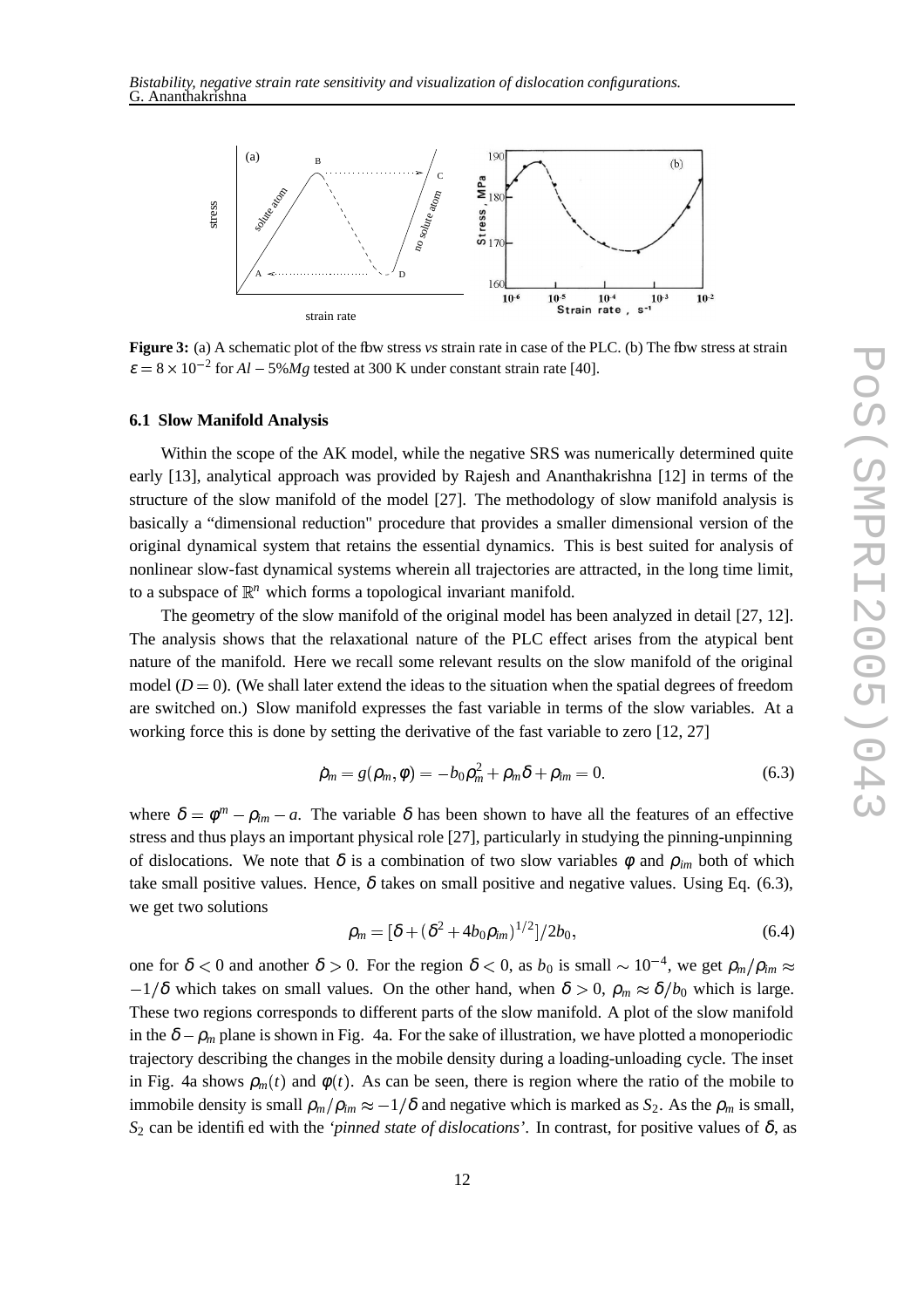

**Figure 4:** (a)Bent slow manifold  $S_1$  and  $S_2$  (thick lines) with a simple trajectory for  $\dot{\epsilon} = 200$  and  $m = 3$ . Inset:  $\rho_m$  (dotted curve) and  $\phi$  (solid line). (b) The same trajectory in the  $(\phi, \rho_{im}, \rho_m)$  space.

 $\rho_m$  is *large*, we refer to it as the *'unpinned state of dislocations'*. These two pieces  $S_2$  and  $S_1$  are separated by  $\delta = 0$ , which we refer to as *the fold line* [12, 27]. For completeness, the corresponding plot of the slow manifold in the  $(\rho_m, \rho_{im}, \phi)$  space is shown in Fig. 4b, along with the trajectory and the corresponding symbols. In this space, one can see that  $\delta = \phi^m - \rho_{im} - a = 0$  is a line that separates the pieces *S*<sup>2</sup> and *S*<sup>1</sup> of the slow manifold, and hence the name *fold line*.

We shall map the various regions in Fig. 4b with that in Fig. 4a as the latter will be convenient for studying dislocation configurations later. In Fig. 4b, the trajectory enters *S*<sup>2</sup> at *A* and leaves at *B*. For this part of trajectory, the value of  $\delta$  ( in Fig. 4a) decreases from zero to a maximum negative value and reverts to zero value. Beyond this point as the trajectory leaves  $S_2$  in Fig. 4b,  $\delta$  becomes positive. The corresponding points are marked on both the figures. In addition, in the inset of Fig. 4a, we have shown the correspondence with  $\rho_m$ . The segment *AB* in Fig. 4b can be identified with the flat region of  $\rho_m(t)$  in the inset of Fig. 4a with the same symbol. As the trajectory crosses  $\delta = 0$ ,  $\partial g / \partial \rho_m$  becomes positive and it accelerates into the shaded region (Fig. 4a) rapidly till it reaches  $\rho_m = \delta/2b_0$  (point *C*). Thereafter it settles down quickly on  $S_1$  decreasing to *D* rapidly till it reenters  $S_2$  again at *A*. The burst in  $\rho_m$  (inset in Fig. 4a) corresponds to the segment *BCDA* in Figs. 4a and b. The nature of trajectories for higher strain rate remain essentially the same, but are chaotic.

#### **6.2 Connection to negative SRS**

The above discussion on the slow manifold of the model demonstrates how to separate out different dislocation mechanisms contribute to the time development of the variables. This should therefore help us to set up a correspondence between the stress-strain rate space and the slow manifold (Figs. 4 a,b). Having identified the regions of the slow manifold with the pinned and unpinned states of dislocations, we now consider the variation of stress when dislocations are pinned and are unpinned. First consider Eq. 2.4 for  $D = 0$  which reduces to

$$
\dot{\phi} = d[\dot{\varepsilon} - \dot{\varepsilon}_p],\tag{6.5}
$$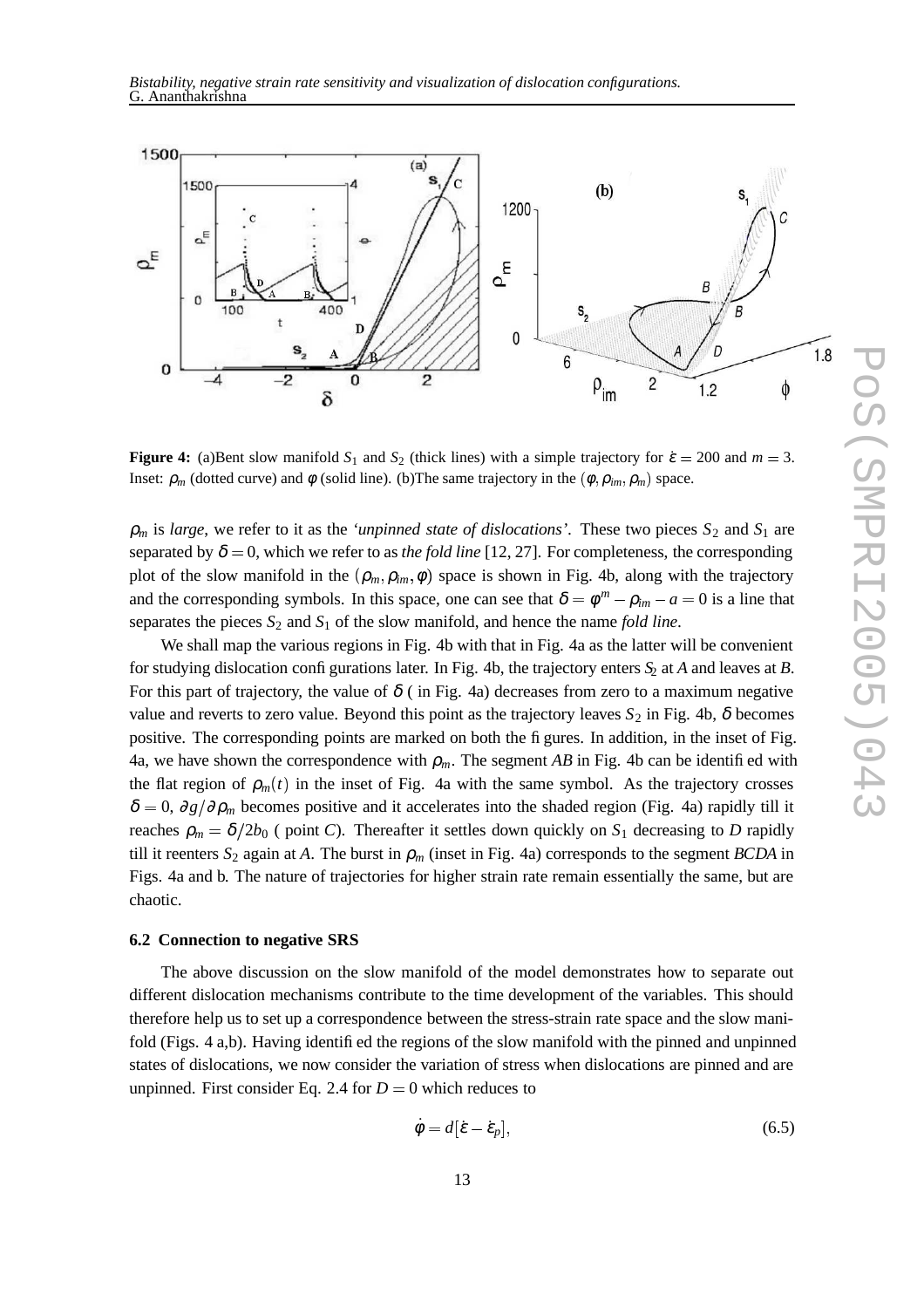



**Figure 5:** The empty circles show the phase space projection of stress  $\sigma$  *vs.* strain rate  $\dot{\epsilon}_p$ . The dotted line represents the negative strain rate sensitivity (SRS) region. The thick lines are analytical approximations of corresponding regions (Ref. [27]).

where  $\dot{\epsilon}_p = \phi^m \rho_m$  defines the plastic strain rate. We shall now calculate strain rate sensitivity numerically using Eqns. (2.1 - 2.4). This is shown in Fig. 5 (o). From our earlier discussion, we know that when the trajectory is on  $S_2$ ,  $\rho_m$  is nearly constant and small in magnitude. As this implies a pinned configuration, according to Eqs.  $(2.1 - 2.4)$ ,  $\phi$  should increase monotonically and hence the segment AB on  $S_2$  in Fig. 4 corresponds the rising branch *AB* in Fig. 5. For this branch, one can easily see that the (mean) value of  $S \sim 3.5$  using Eq. (6.2). Further, at the point where the trajectory leaves  $S_2$  part of the slow manifold, namely *B* in Fig. 4b, the value of  $\delta$  approaches zero (Fig. 4a), and correspondingly  $\phi$  reaches its maximum value. Once the trajectory leaves  $S_2$  and jumps to  $S_1$ ,  $\rho_m$  increases abruptly outside  $S_2$  (see *BC* in the inset of Fig. 4a)),  $\delta = 0$  line separates the pinned state from the unpinned state. Thus,  $\delta = 0$  *physically corresponds to the value of the effective stress at which dislocations are unpinned.* This evidently corresponds to the strain rate jump from *B* to *C* in Fig. 5. Note that the slope  $\partial \phi / \partial \dot{\epsilon}_p$  for this portion of the orbit is negative and quite small negative unlike the zero value for the equivalent part in Fig. 3. Further, we know from Fig. 4, once the trajectory reaches  $S_1$ , the value of  $\rho_m$  decreases rapidly resulting in the decrease of  $\dot{\epsilon}_p$ . Thus, the region CD in Fig. 5 corresponds to *CD* segment of the trajectory on  $S_1$  in Fig. 4 ( or inset of 4a). For this branch, one can quickly check that the strain rate sensitivity is positive, having a mean value ( $\sim 1.5$ ) which is a factor of 2 less than that for the branch *AB*, implying that the nature of dissipation is quite different from that operating on *AB*. This is consistent with known facts about the two branches as mentioned in the introduction. Combining this with the fact that  $\dot{\rho}_m$  is decreasing, the branch *CD* in Fig. 5 can be identified with the slowing down of the mobile dislocations.

The above picture can be made more concrete by actually calculating stress as a function of strain rate. This can be done analytically as approximate equations of motion for each part of the slow manifold *AB* on *S*2, *BC* outside the slow manifold, *CD* on *S*1, and unstable *DA* corresponding to the jump between the two pieces of the slow manifold are known. Now consider, the equation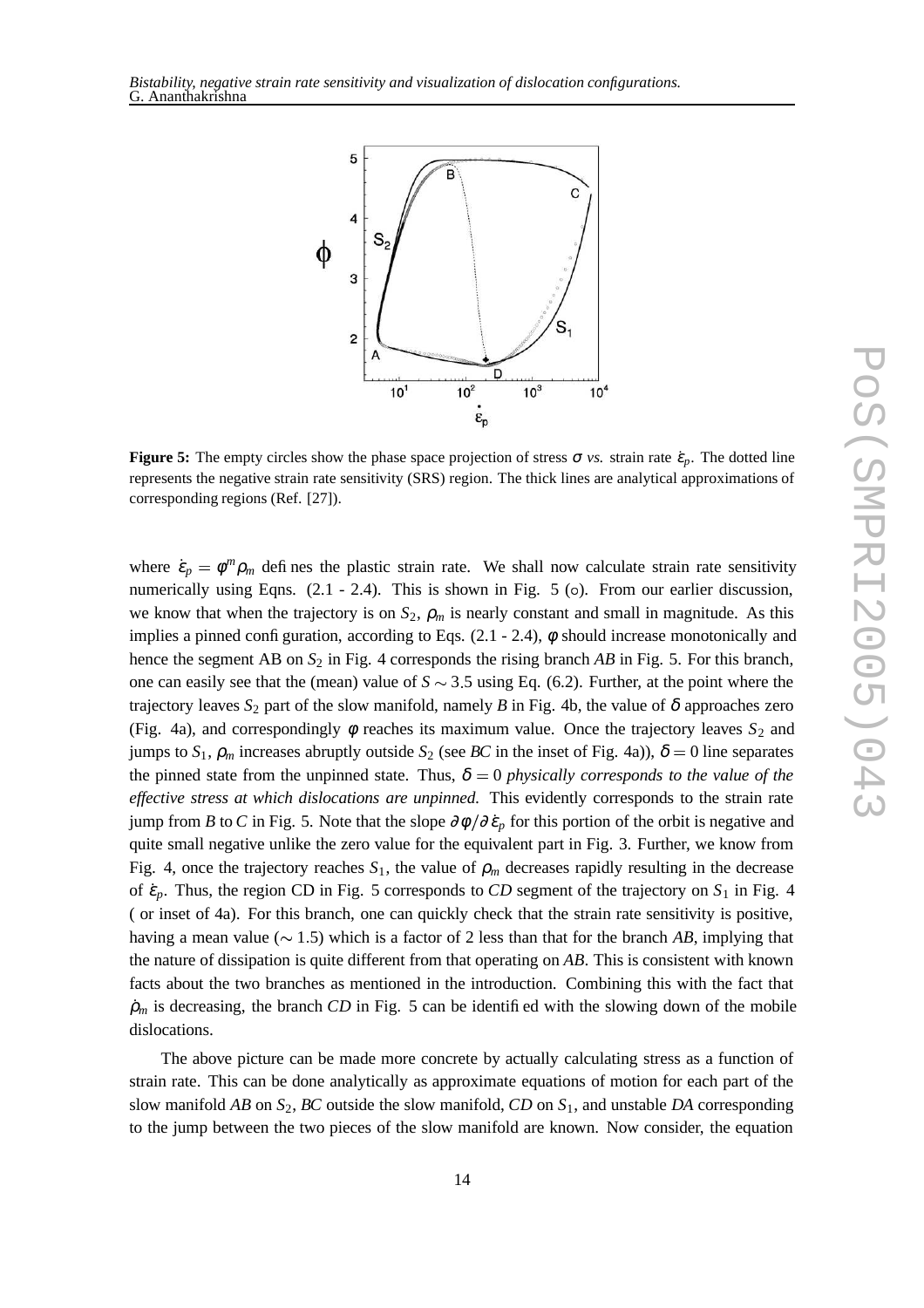for  $\dot{\varepsilon}_p$  given by

$$
\frac{d\dot{\varepsilon}_p}{dt} = \rho_m m \phi^{m-1} \dot{\phi} + \phi^m \dot{\rho}_m,\tag{6.6}
$$

which on using Eqs.  $(2.1)$  and  $(2.4)$  gives

$$
\frac{d\dot{\varepsilon}_p}{d\phi} = \frac{\dot{\varepsilon}_p \left( \frac{m\dot{\varepsilon}d}{\phi} + \delta \right) - \dot{\varepsilon}_p^2 \left( \frac{md}{\phi} + \frac{b_0}{\phi^m} \right) + \rho_{im} \phi^m}{d(\dot{\varepsilon} - \dot{\varepsilon}_p)}.
$$
(6.7)

Note that in the slow manifold description, all slow variables appear as parameters. However, since SRS describes the dependence of the slow variable  $\phi$  as a function of the (derived) fast variable  $\dot{\varepsilon}_p$ , we will consider the other two variables  $\rho_{im}$  or  $\delta$  or both as parameters. Our interest here is to obtain approximate expressions for  $\dot{\epsilon}_p(\phi)$  on different branches. To do this, we use typical values of  $\delta$  and  $\rho_{im}$  for the interval under question. As stated earlier, the trajectory has different dynamics in different regions of the slow manifold. These are (a) on  $S_2$  where  $\rho_m$  is nearly zero for the entire time spent by the trajectory on *S*<sub>2</sub>, (b) just outside *S*<sub>2</sub> where  $\rho_m \sim \rho_m \delta$ , (c) on *S*<sub>1</sub> where  $\rho_m \sim \delta$  *b*<sub>0</sub> for  $\dot{\epsilon}_p > \dot{\epsilon}$ , and (d) when the trajectory jumps from *S*<sub>1</sub> to *S*<sub>2</sub>. Approximate solutions obtained for these cases are shown in the  $\phi - \dot{\epsilon}_p$  plot by solid lines. (For details see [27].) It is clear that the approximate solutions shown by the bold lines are quite similar to numerically exact result shown in Fig. 5 by  $\circ$ .

Now it is possible study the qualitative changes that ensue as the applied strain rate is increased. In our model, for a region of parameters  $a, b_0$ , there is region for small  $\dot{\varepsilon}$  where the amplitude of the stress drops increases, and thereafter it decreases. This feature is a direct result of the existence of back-to-back Hopf bifurcations in the model (see [23]). On the other hand, experimentally one sees only a decreasing trend. While the decreasing trend is consistent, the increasing trend seen in the model for low strain values can be traced to the effect of another crucial parameter in the model, namely,  $b_0$ , which corresponds to the remobilization of immobile dislocations. As demonstrated in the previous section, in our model, a large part of  $a-b<sub>0</sub>$  parameter space is supercritical Hopf bifurcation, in particular large values of  $b<sub>0</sub>$  (see Fig. 2). This is the region in which one sees increasing stress drop for small  $\dot{\epsilon}$ . However, there is a region of small values of  $b_0$ , where the bifurcation from the steady state is subcritical, i.e., across the transition, the amplitude of the stress change is abrupt. Clearly, it is possible to choose values of  $b<sub>0</sub>$  where this jump can be made sufficiently large in which case the amplitude of the stress drops can be made to decrease with  $\dot{\epsilon}$ right from the onset of the PLC effect as seen in experiments.

# **7. Visualization of dislocation configurations**

When the spatial degrees of freedom are included, there is no additional complication as the slow manifold is defined at each point. In this case, a convenient set of variables for visualization of dislocations is  $(\rho_m(x), \delta(x), x)$ . Here, we recall that we have shown that the model successfully reproduces the crossover from a low dimensional chaotic state at medium and low strain rates to a power law state of stress drops seen at high strain rates [23]. The former corresponds to type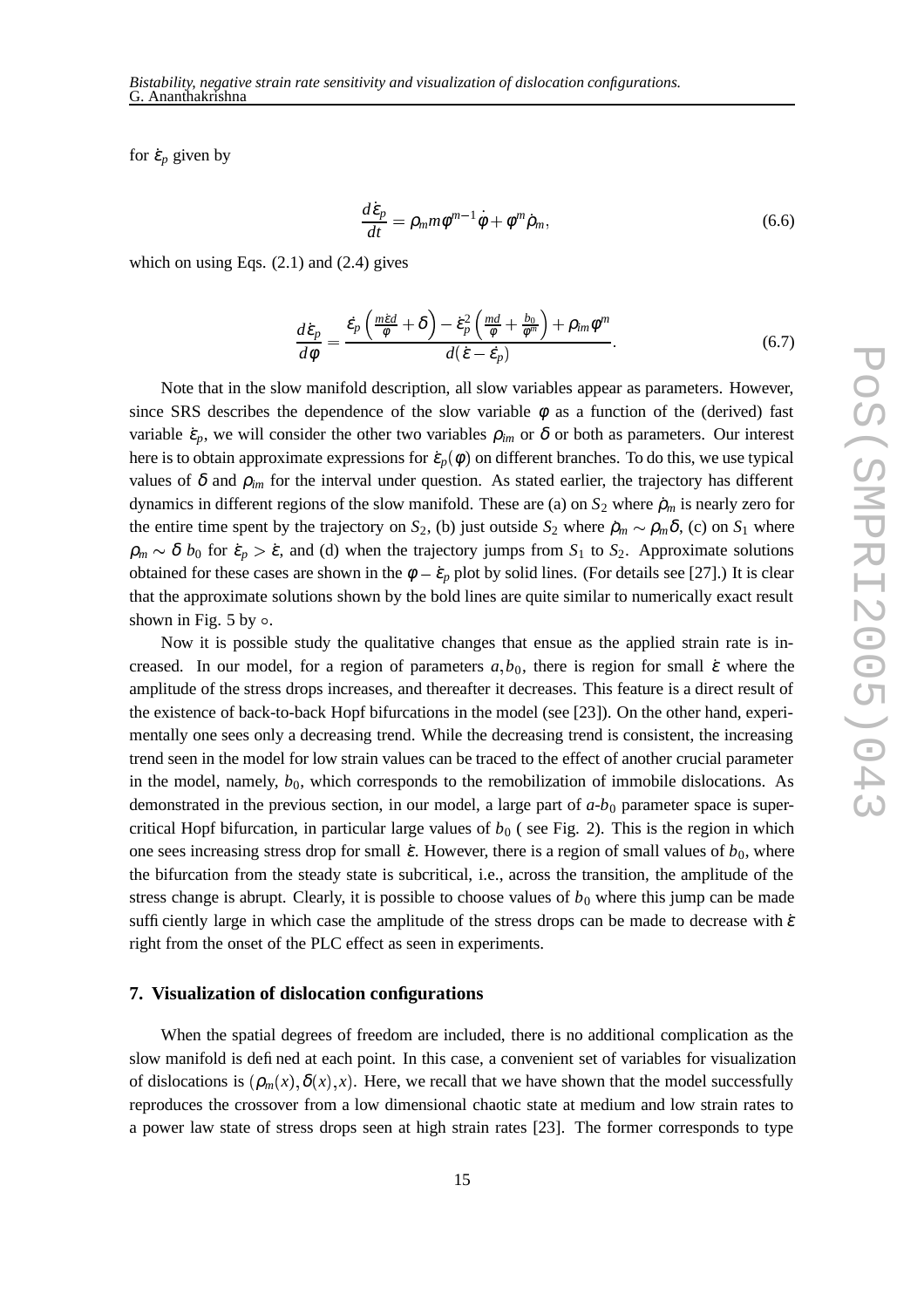C and B bands and latter to the propagating type A band [19]. If the difference in the dynamics in these regimes of strain rate is the underlying cause for the different types of bands seen with increasing strain rate, it would be nice to visualize the configuration of dislocations in the respective regimes. Thus, our aim is to investigate the nature of typical spatial configurations in the chaotic and the power law regimes of stress drops and study the changes as we increase the strain rate. For simplicity, we shall use  $h = 0$  for which we have  $\phi_{eff} = \phi$ . (It is straightforward to extend the arguments to the case when  $h \neq 0$ .) Then, the plastic strain rate  $\dot{\varepsilon}_p(t)$  is given by

$$
\dot{\varepsilon}_p(t) = \phi^m(t) \frac{1}{l} \int_0^l \rho_m(x, t) dx = \phi^m(t) \bar{\rho}_m(t), \tag{7.1}
$$

where  $\bar{\rho}_m(t)$  is the mean mobile density  $(=\sum_j \rho_m(j,t)/N$  in the discretized form). With the inclusion of spatial degrees of freedom, the yield drop is controlled by the spatial average  $\bar{\rho}_m(t)$  rather than by individual values of  $\rho_m(j)$ . Further, we note that the configuration of dislocations change during one loading-unloading cycle. However, one should expect that configurations will be representative for a given strain rate. Further, we know that the drastic changes occurs during an yield drop when  $\bar{p}_m(t)$  grows rapidly. Thus, we focus our attention on the spatial configurations on the slow manifold at the onset and at the end of typical yield drops.

First consider the configuration seen just before and after the yield drop when the strain rate is in the chaotic regime. In this regime, the stress drop magnitudes are large which implies that the change in mobile density is large. Figures 6 a, b for a typical value of  $\dot{\epsilon} = 120$ . It is clear that both at the onset and at the end of a typical large yield drop, the  $\delta(j)$  values which reflect the state of system ( pinned or unpinned state), is negative and correspondingly the mobile density  $\rho_m(j)$ 's are small, i.e., most dislocations are in *a strongly pinned state*. (Recall that  $\delta$  signifies how close the spatial elements are close to unpinning threshold.) The arrows show the increase in  $\rho_m(j)$  at the end of the yield drop. We have checked that this is a general feature for all yield drops in the chaotic regime of strain rates. Now consider dislocation configuration in the scaling regime at high strain rates, say,  $\dot{\epsilon} = 280$ , at the onset and at the end of an yield drop shown in Fig. 6 c,d respectively. In contrast to the chaotic regime, in the scaling regime, *most dislocations are clearly seen to be at the threshold of unpinning with*  $\delta(j) \approx 0$ , both at the onset and end of the yield drop. This also implies that they remain close to this threshold all through the process of an stress drop. We have verified that *the edge-of-unpinning picture is valid* in the entire power law regime of stress drops for a range of *N* values. Further, as a function strain rate, we find that the number of spatial elements reaching the threshold of unpinning  $\delta = 0$  during an yield drop increases as we approach the scaling regime.

### **8. Summary and Conclusions**

We first summarize and make appropriate comments wherever necessary. We have shown that established methods of analysis in the area of dynamical systems can be gainfully employed to get a good insight the PLC effect. The first question we have addressed is the mathematical mechanism leading to the bistable nature of dislocation densities which translates to two levels of stress values seen at low strain rates. In dynamical approaches, the order parameter fields are the slow modes. The reductive perturbative approach used is a method wherein fast modes are enslaved by the slow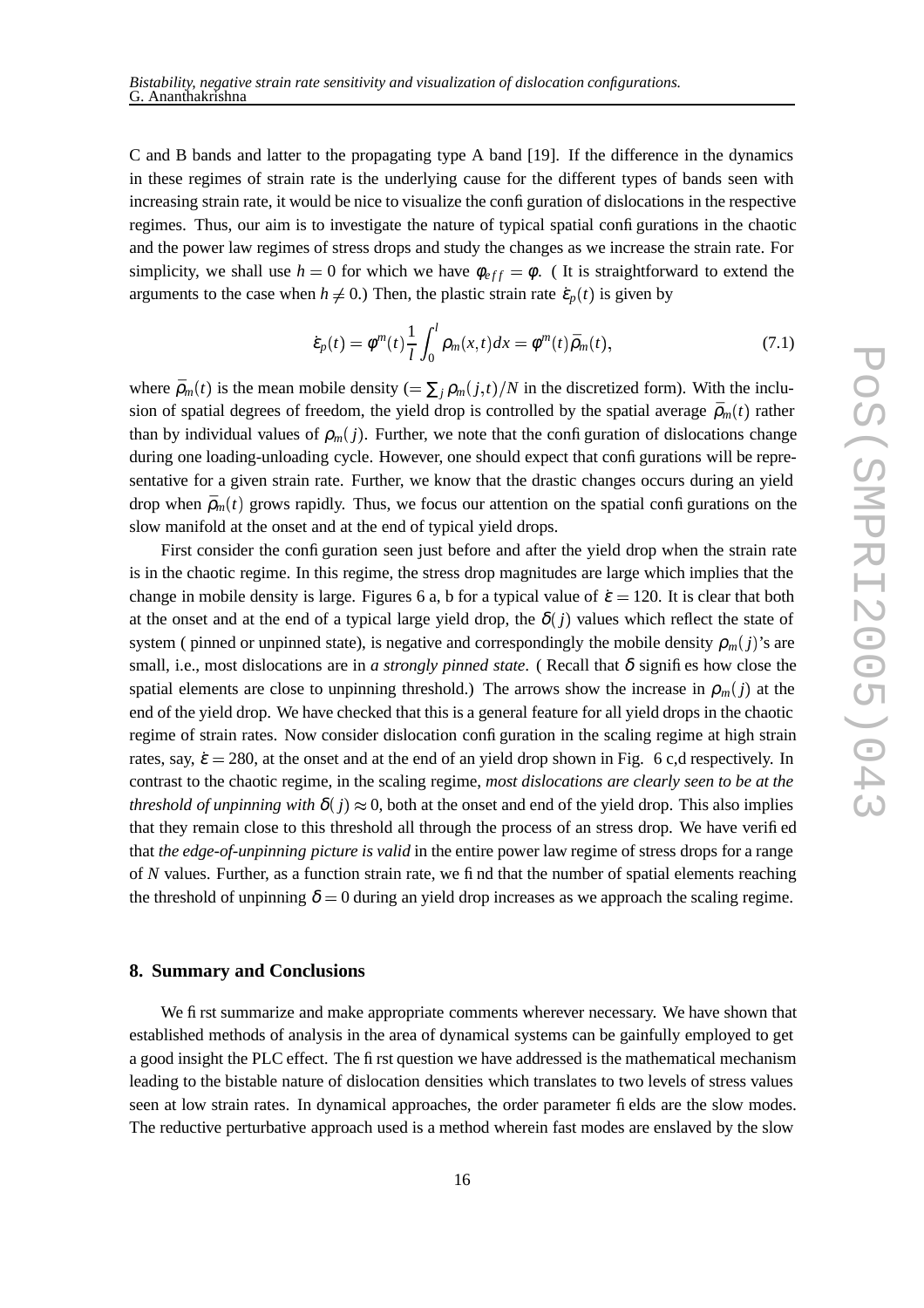

**Figure 6:** Dislocation configurations on the slow manifold at the inset and at the end of an yield drop: (a) and (b) for  $\dot{\varepsilon} = 120$  (chaotic regime), and (c) and (d) for  $\dot{\varepsilon} = 280$  (scaling regime).

modes in a systematic manner. The resulting equations are for the order parameter variables which in the present context refers to the amplitude and phase of the limit cycle solutions. This also means that one associates a free energy like function in the neighborhood of the bifurcation point.

The next question that we have addressed is the origin of negative strain rate sensitivity of the flow stress, which in general terms also means bistable strain rate values. The idea is that different parts of phase space can be essentially described by approximate dynamics wherein a few dislocation mechanisms play a dominant role which is well captured by an analysis of the slow manifold. In the case of the AK model, the slow manifold have two distinct branches, one where the dislocations are in the pinned state and another where they are in the unpinned state. Approximate equations of motions are first obtained from the original complicated coupled equations. Using this, each branch of the SRS is then calculated. The interpretation is that the unstable branch corresponds to the unstable manifold of the system of equations on which the unstable fixed point is situated.

One other advantage of the slow manifold description is that it is particularly useful in giving a geometrical picture of the spatial configurations. The crucial parameter for the description is  $\delta$ which has all features of effective stress of unpinning dislocation. This method also helps us to visualize dislocation configurations in different regimes of strain rates, for example, type C, B and A. The first two have been earlier identified with the chaotic state where as the type A with the power law regime of stress drops [19, 23]. The study shows that *the configurations of dislocations that are largely in the pinned state in low and medium strain rates (chaotic domain) are pushed to the threshold of unpinning as we increase strain rate ( power law stress drop regime)*.

Finally, this methodology offers a dynamical reason for the smallness of the yield drops in the high strain rate region of band A [12, 27]. Indeed, we have shown that this is a direct result of the existence of a reverse Hopf bifurcation at high strain rates [23, 12, 27]. In this regime, due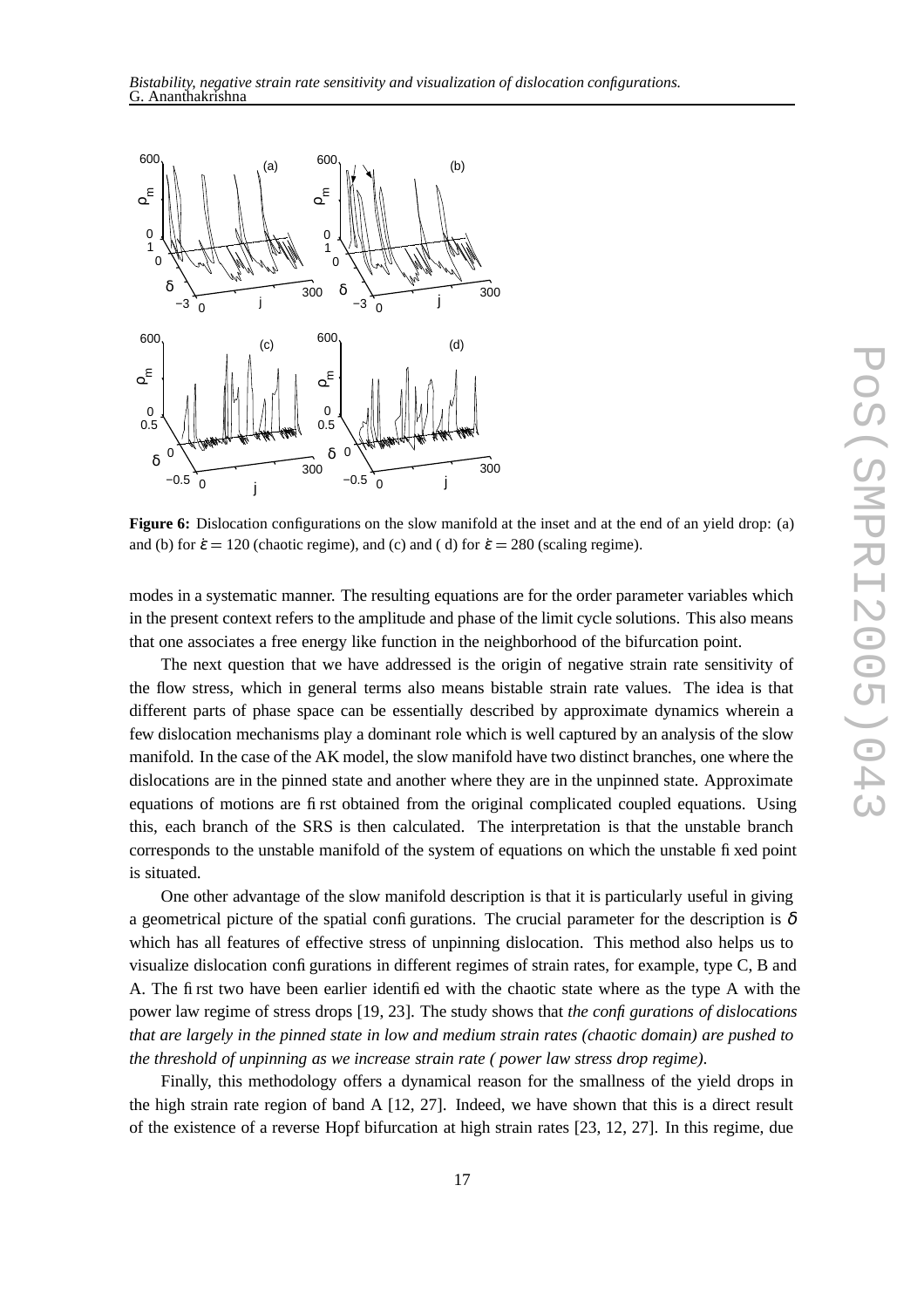to softening of the eigen values (as a function of the applied strain rate), the orbits are mostly restricted to the region around the saddle node fixed point located on the  $S_1$  part of the manifold. Note also that there is a dynamic feed back between the stress determined by Eq. 2.4 and the production of dislocations in Eq. 2.1 which provides an explanation for the slowing down of the plastic relaxation. This sets up a competition between the time scale of internal relaxation and the time scale determined by the applied strain rate (essentially Deborah number). We note that while the time scale for internal relaxation is increasing, that due to the applied strain rate is decreasing.

Regarding the spatial features seen in the model, we stress that all these features emerge purely due to dynamical reasons without any recourse to using the negative strain rate sensitivity feature as an input, as is the case in most models [41, 42, 43, 44]. Even the recently introduced polycrystalline plasticity model which reproduces the crossover behavior also uses the negative SRS as an input [45]. The dynamical approach followed here clearly exposes how the slowing down of the plastic relaxation occurs *due to a feed back mechanism of dislocation multiplication and applied strain rate* as we reach the power law regime of stress drops.

**Acknowledgment**: The author wishes to acknowledge the award of Raja Ramanna Fellowship.

## **References**

- [1] L.P. Kubin, C. Fressengeas and G. Ananthakrishna, in *Collective Behaviour of Dislocations*, edited by F.R.N. Nabarro and M.S. Deusbery, *Dislocations in Solids* Vol.11. P 101, North-Holland, Amsterdam, 2002.
- [2] F. Le Chatelier, *Influence du temps et de la temperature sur les essais au choc, Rev. de Métall.*, **6**, 914 (1909); A. Portevin and Le Chatelier, *Sur un phénomène observe lors de l'essai de traction d'alliages en lours de transformation, Comptes Rendus de l'Académie des Sciences, Paris,* **176**, 507 (1923).
- [3] M. Zaiser and P. Hähner, *Oscillatory Modes of Plastic Deformation : Theoretical Concepts*, *Phys. Stat. Solidi* B, **199**, 267 (1997).
- [4] A. H. Cottrell, *Dislocations and Plastic Flow in Crystals*, Clarendon Press, Oxford, 1953.
- [5] A. Van den Beukel, *Theory of the effect of dynamic strain ageing on mechanical properties, Phys. Stat. Solidi* A, **30**, 197 (1975).
- [6] L.P. Kubin, and Y. Estrin, *Portevin-Le Chatelier effect in deformation with constant stress rate, Acta. Metall.*, **33**, 397 (1985)
- [7] P. Penning, *Mathematics of the Portevin-Le Chatelier effect, Acta Metall.*, **20**, 1169 (1972)
- [8] B.N.J. Persson and E. Tosatti, *Physics of Sliding Friction*, Kluwer Academic Publishers, Dordrecht, 1996.
- [9] J.M. Carlson and J.S. Langer, *Properties of Earthquakes Generated by Fault Dynamics, Phys. Rev. Lett.*, **62**, 2632 (1989); *Mechanical model of an earthquake fault*, *Phys. Rev.* A., **40**, 6470 (1989).
- [10] D. Maugis and M. Barquins, *Adhesion*, edited by K.W. Allen, Vol. 12. Elsevier, London, 1988.
- [11] G. Ananthakrishna and M.C. Valsakumar, *Repeated yield drop phenomena: A temporal dissipative structure, J. Phys.* D, **15**, L171 (1982).
- [12] S. Rajesh and G. Ananthakrishna, *Relaxation oscillations and negative strain rate sensitivity in the Portevin-Le Chatelier effect, Phys. Rev.* E., **61**, 3664 (2000).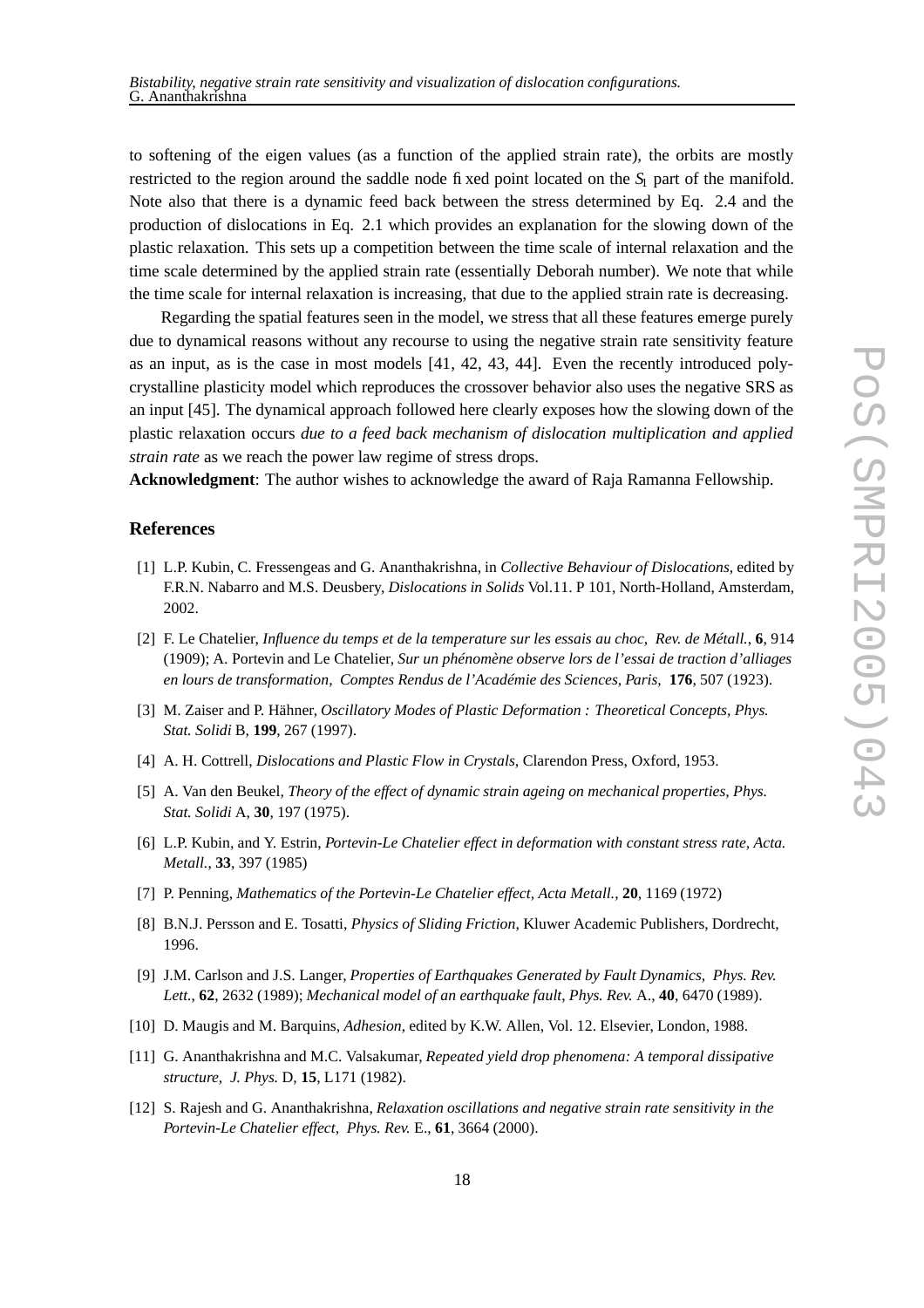- [13] G. Ananthakrishna and M.C. Valsakumar, *Chaotic flow in model for repeating yielding, Phys. Lett.*, **A95**, 69 (1983).
- [14] G. Ananthakrishna et al., On the existence of chaos in Jerky flow of Cu Al alloy, Scripta. Metall., 32, 1731 (1995).
- [15] S.J. Noronha, *et al.*, *Chaos in Portevin-Le Chatelier effect, Int. Jl. of Bifurcation and Chaos*, **7**, 2577 (1997).
- [16] A. J. Lichtenberg and M. A. Libermann, *Regular and Chaotic Dyanmics*, Springer-Verlag, New York, 1991.
- [17] H.D.I. Abarbanel, *Analysis of Observed Chaotic Data*, Springer-Verlag, New York, 1996.
- [18] G. Ananthakrishna *et al.*, *Crossover from chaotic to self-organized critical dynamics in jerky flow of single crystals*, *Phys. Rev.* E, **60** 5455 (1999).
- [19] M.S. Bharathi, *et al.*, *Multifractal burst in the spatio-temporal dynamics of jerky flow*, *Phys. Rev. Lett.* **87**, 165508 (2001).
- [20] P. Bak, C. Tang and K. Wiesenfeld, *Self-Organised Criticality : An explanation of 1/f Noise*, *Phys. Rev. Lett.*, **59**, 381 (1987); *Self-organised criticality*, *Phys. Rev.* A, **38**, 364 (1988).
- [21] H.J. Jensen, *Self-Organized Criticality*, Cambridge University Press, Cambridge, 1998.
- [22] G. D'Anna and F. Nori, *Critical dynamics of Burst Instabilities in the Portevin-Le Chatelier Effect*, *Phys. Rev. Lett.*, **85**, 4096 (2000); S. V. Franklin, F. Martens, and M. Marder, *Portevin-Le Chatelier effect*, *Phys. Rev.* E, **62**, 8195 (2000); *Dynamics of Plastic Deformation Fronts in an Aluminum Alloy*, *Phys. Rev. Lett.* **78**, 4502 (1997).
- [23] G. Ananthakrishna and M.S. Bharathi, *A dynamical approach to the spatiotemporal aspects of the Portevin-Le Chatelier effect: Chaos, turbulence and band propagation*, *Phys. Rev.* E, **70**, 026111 (2004).
- [24] M. Bekele and G. Ananthakrishna, *High order amplitude equation for steps on creep curve*, *Phys. Rev.* E, **56**, 6917 (1997).
- [25] M.V. Glazov *et al*, *Temporal dissipative structures in cyclically deformed metallic alloys, Appl. Phys.* A, **64**, 373 (1997).
- [26] M. Zaiser *et al*, *On the relations between strain and strain-rate softening phenomenon in some metalic materials : a computational study, Comp. Mater. Science*, **5**, 35 (1999).
- [27] S. Rajesh and G. Ananthakrishna, *Incomplete approach to homoclinity in a model with bent-slow manifold geometry*, *Physica* D, **140**, 193 (2000).
- [28] M.S. Bharathi and G. Ananthakrishna, *Chaotic and power law states in the Portevin-Le Chatelier effect*, *Europhys. Lett.* **60**, 234 (2002).
- [29] A. Milik *et al*, *Geometry of Mixed-Mode Oscillations in the 3-d Autocatalator, Int. J. of Bifurcation and Chaos*, **8**, 505 (1998).
- [30] T. Taniuti and C.C. Wei, *Reductive perturbative method in nonlinear wave propagation*, *J. Phys. Soc. Jpn.*, **24**, 941 (1968).
- [31] A.C. Newell and J.A. Whitehead, *Finite band width, finite amplitude convection*, *J. Fluid Mech.*, **38**, 279 (1968).